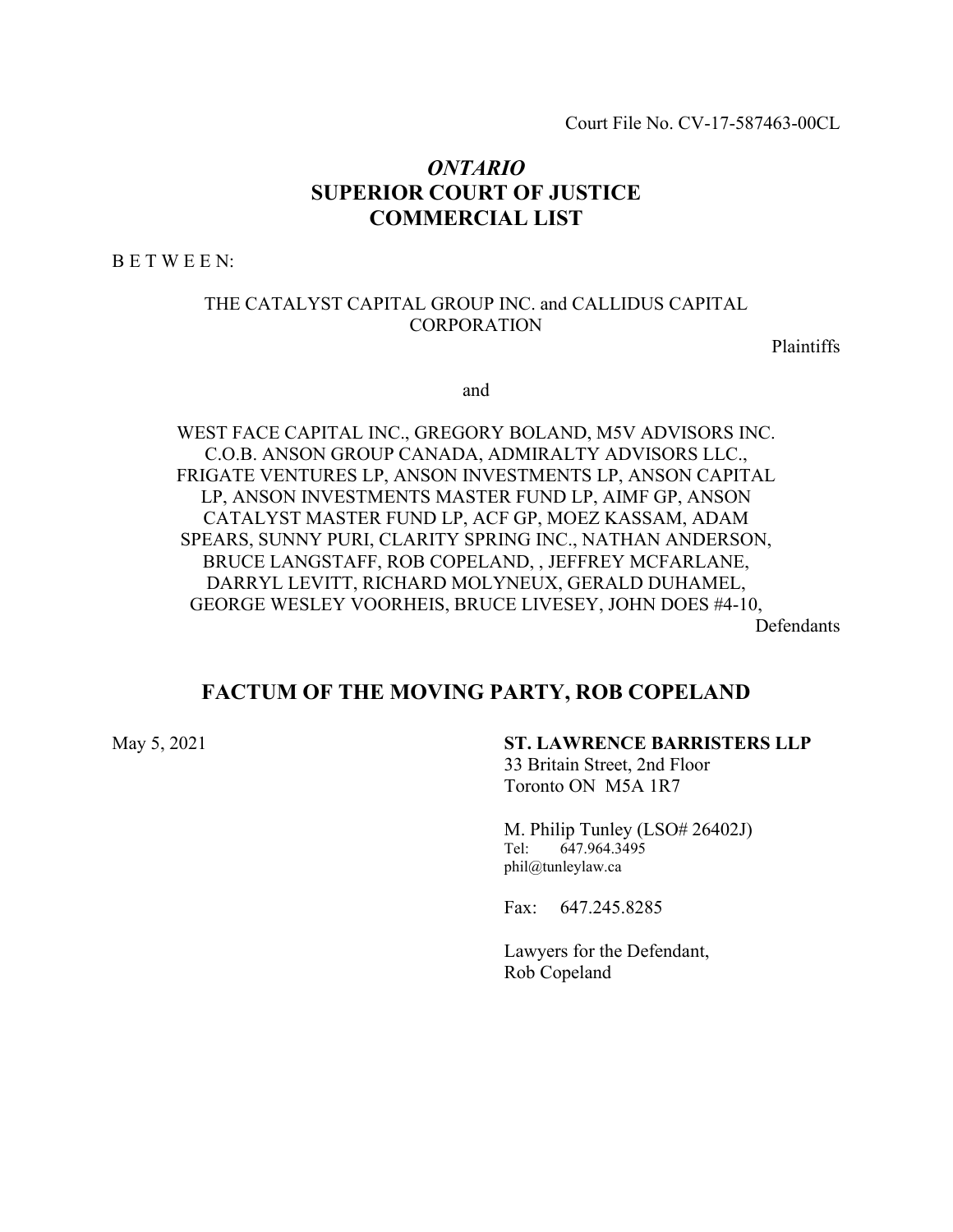# TO: **MOORE BARRISTERS**

Professional Corporation 1600-393 University Avenue Toronto ON M5G 1E6

David C. Moore (LSO# 16696U) Tel: 416.581.1818 ext. 222 david@moorebarristers.ca

Kenneth Jones (LSO# 29918I)<br>Tel: 416.581.1818 ext. 224 Tel: 416.581.1818 ext. 224 kenjones@moorebarristers.ca

## **GOWLINGS WLG LLP**

1 First Canadian Place 100 King Street West, Suite 1600 Toronto, ON M5X 1G5

John Callaghan (LSO# 29106K) Tel: 416.862.7525 Fax: 416.862.7661 John.Callaghan@gowlingwlg.com

Benjamin Na (LSO# 40958O)<br>Tel: 416.862.4455 Tel: 416.862.4455 Fax: 416.862.7661 Benjamin.Na@gowlingwlg.com

Matthew Karabus (LSO# 61892D) Tel: 416.862.7525 Fax: 416.862.7661 Matthew.Karabus@gowlingwlg.com

Tel: 416.581.1818 Fax: 416.581.1279

Lawyers for the Plaintiffs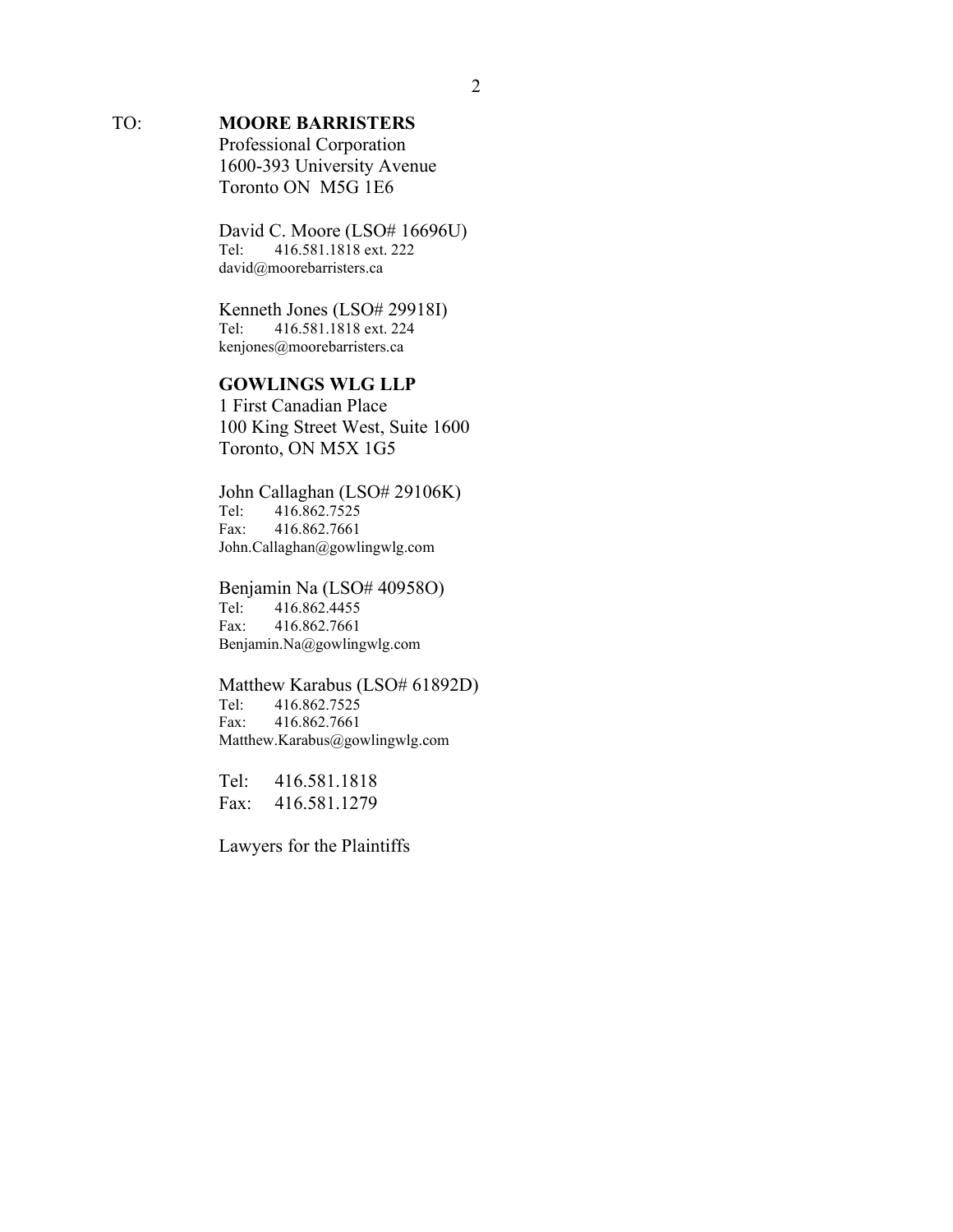# AND TO: **DAVIES WARD PHILLIPS & VINEBERG LLP**

Barristers and Solicitors 155 Wellington Street West 37th Floor Toronto ON M5V 3J7

Kent E. Thomson (LSO# 24264J) Tel: 416.863.0871 kthomson@dwpv.com

Matthew Milne-Smith (LSO# 44266P)<br>Tel: 416.863.5595 Tel: 416.863.5595 mmilne-smith@dwpv.com

Andrew Carlson (LSO# 58850N)<br>Tel: 416.367.7437 Tel: 416.367.7437 acarlson@dwpv.com

Tel: 416.863.0900 Fax: 416.863.0871

Lawyers for the Defendants, West Face Capital Inc. and Gregory Boland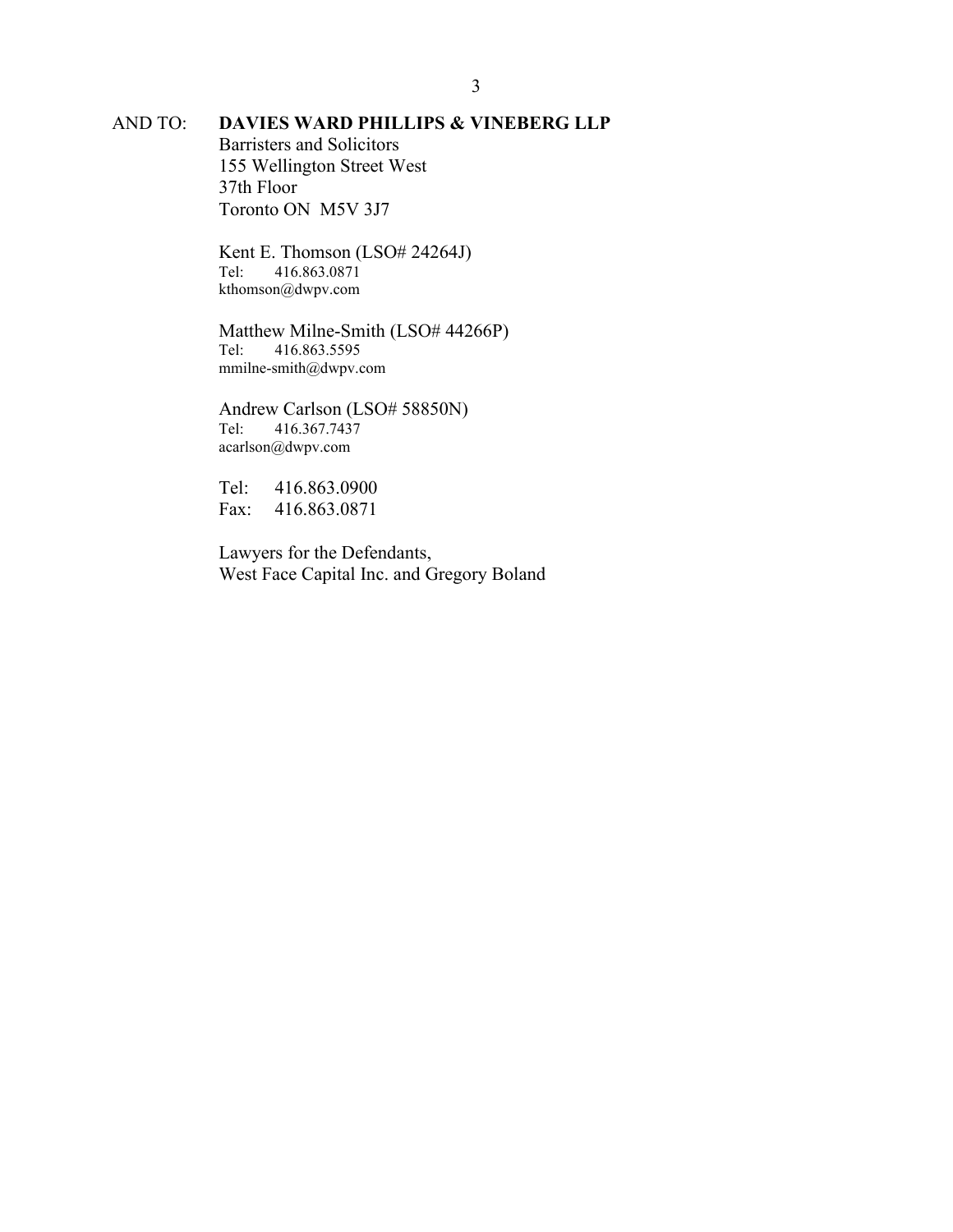#### AND TO: **TORYS LLP**

Barristers and Solicitors 79 Wellington Street West Suite 3000 Box 270, TD South Tower Toronto ON M5K 1N2

Linda M. Plumpton (LSO# 38400A)<br>Tel: 416.865.8193 Tel: 416.865.8193 lplumpton@torys.com

Andrew Bernstein (LSO# 42191F) Tel: 416.865.7678 abernstein@torys.com

Stacey Reisman (LSO# 72184U) Tel: 416.865.7537 Fax: 416.865.7380 sreisman@torys.com

Tel: 416.865.0040 Fax: 416.865.7380

Lawyers for the Defendants,

M5V Advisors Inc. C.O.B. Anson Group Canada, Admiralty Advisors LLC., Frigate Ventures LP, Anson Investments LP, Anson Capital LP, Anson Investments Master Fund LP, AIMF GP, Anson Catalyst Master Fund LP, ACF GP, Moez Kassam, Adam Spears and Sunny Puri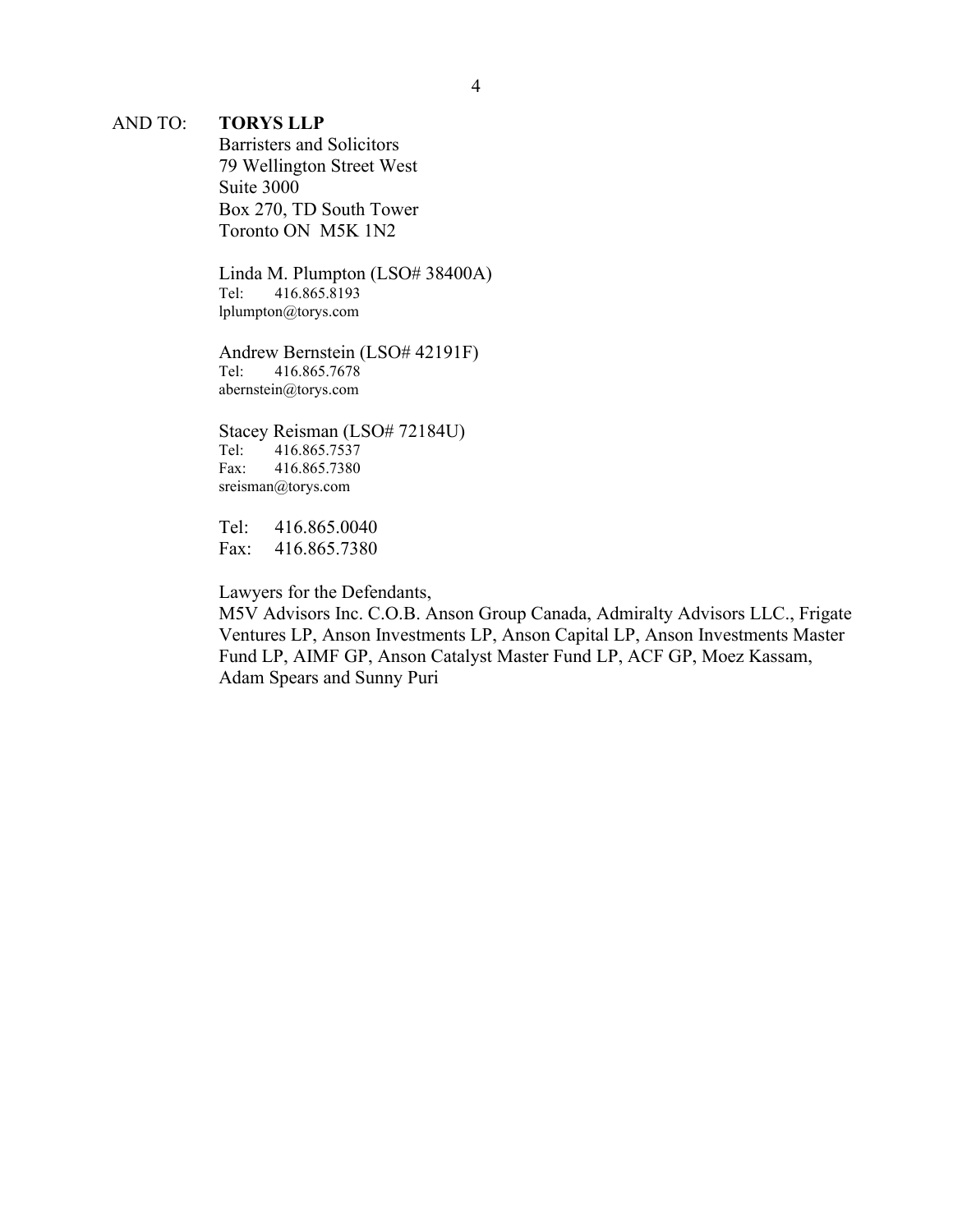#### AND TO: **LERNERS LLP**

Barristers and Solicitors 130 Adelaide Street West Suite 2400 Toronto ON M5H 3P5

Rebecca Shoom (LSO# 68578G) Tel: 416.601.2382 Fax: 416.601.4185 rshoom@lerners.ca

Lucas Lung (LSO# 52595C)<br>Tel: 416.601.2673 Tel: 416.601.2673 llung@lerners.ca

Tel: 416.867.3076 Fax: 416.867.9192

Lawyers for the Defendants, Clarity Spring Inc. and Nathan Anderson

## AND TO: **MATHERS MCHENRY & CO.**

161 Bay Street, Suite 2700 Toronto ON M5J 2S1

Devin M. Jarcaig (LSO# 62223U) Tel: 416.572.2147 devin@mathersmchenryandco.com

Fax: 647.660.8119

Lawyers for the Defendant, Bruce Langstaff

### AND TO: **KEVIN BAUMANN** Box 109 Bluffton

AB T0C0 M0

Tel: 403.505.7784

Defendant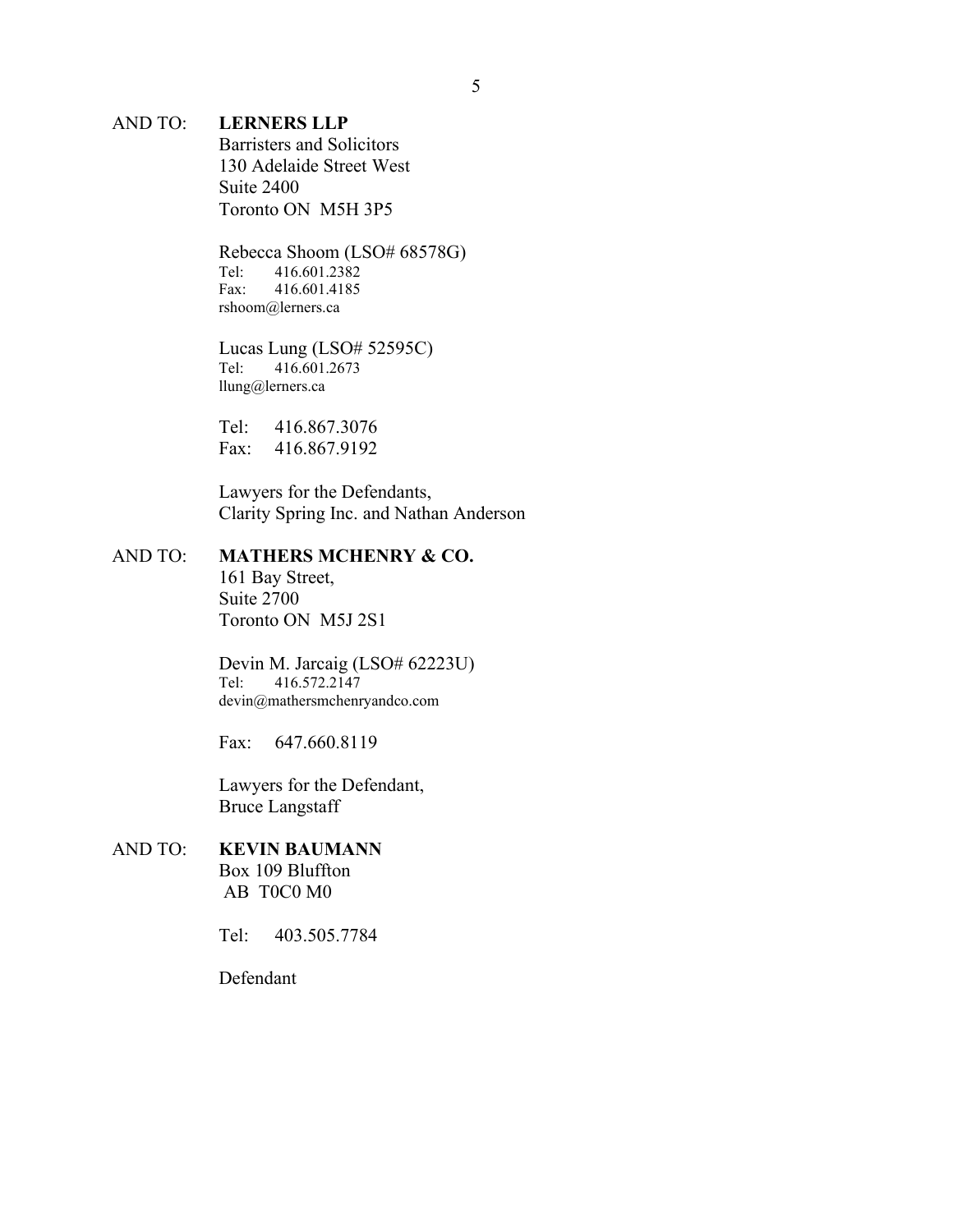### AND TO: **JEFFREY MCFARLANE** 558 Sunset Drive Durham 27713

jmcfarlane@triathloncc.com

Defendant

# AND TO: **DARRYL LEVITT**

Applewood Crescent Vaughan ON L4K 073

darryl@dlevittassociates.com Tel: 416.879.6965

Defendant

# AND TO: **SOLMON ROTHBART GOODMAN LLP**

Barristers and Solicitors 375 University Avenue Suite 701 Toronto ON M5G 2J5

Melvyn Solmon (LSO# 16156J) Tel: 416.947.1093 ext. 333 msolmon@srglegal.com

Nancy J. Tourgis (LSO# 37349I)<br>Tel: 416.947.1093 ext. 342 416.947.1093 ext. 342 ntourgis@srglegal.com

Tel: 416.947.1093 Fax: 416.947.0079

Lawyers for the Defendant, Richard Molyneux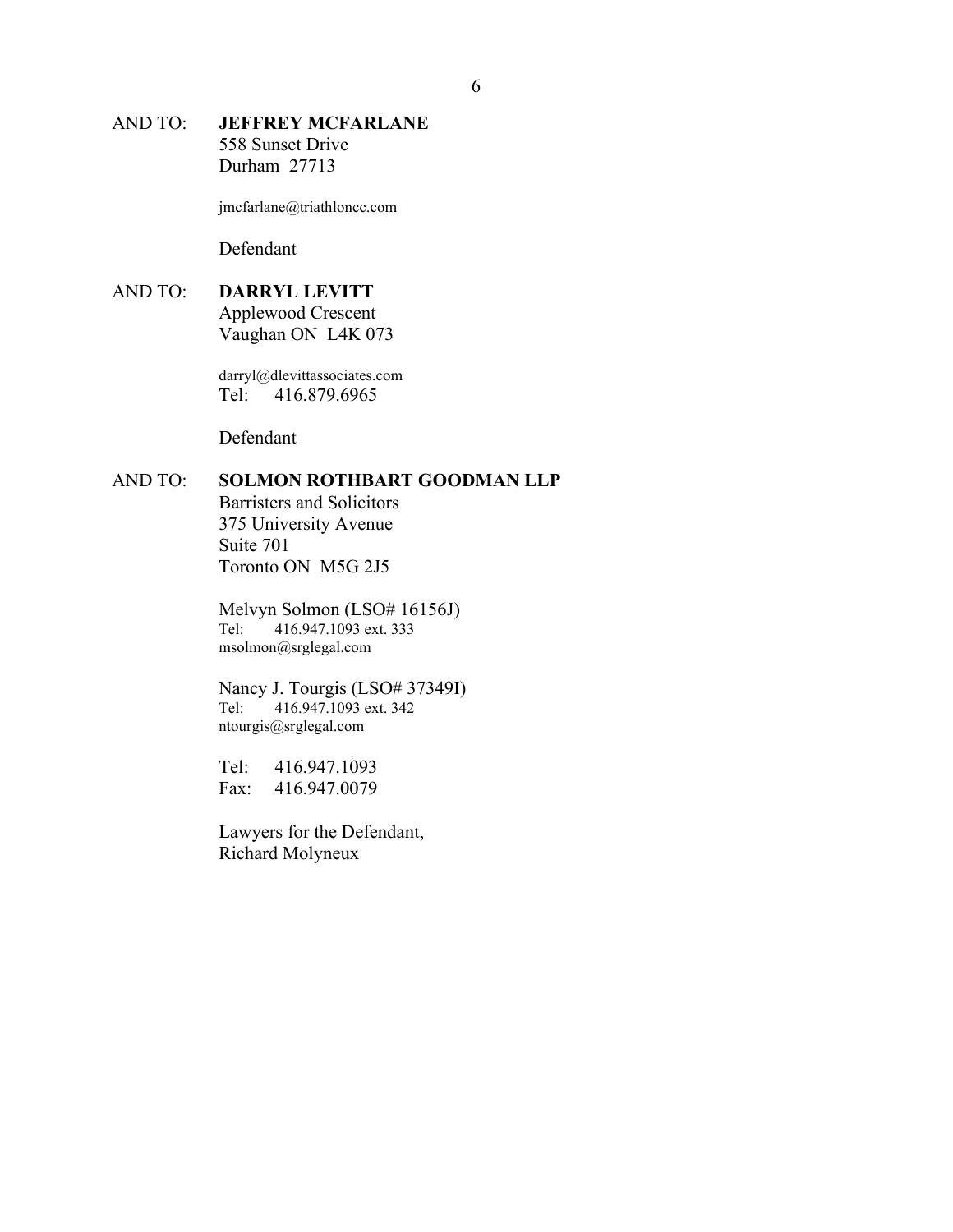# AND TO: **WHITTEN & LUBLIN**

Barristers and Solicitors 141 Adelaide Street West Suite 1100 Toronto ON M5H 3L5

Ben J. Hahn (LSO# 64412J) ben@whittenlublin.com Tel: 647.640.2667 Fax: 416.644.5198

Lawyers for the Defendant, Gerald Duhamel

#### AND TO: **MCCARTHY, TÉTRAULT LLP**

Barristers and Solicitors TD Bank Tower 66 Wellington Street West Suite 5300 Toronto ON M5K 1E6

R. Paul Steep (LSO# 21869L)<br>Tel: 416.601.7998 Tel: 416.601.7998 psteep@mccarthy.ca

Daniel Goudge (LSO# 69632J)<br>Tel: 416.601.7598 Tel: 416.601.7598 Fax: 416.868.0673 dgoudge@mccarthy.ca

Tel: 416.362.1812 Fax: 416.868.0673

Lawyers for the Defendant, George Wesley Voorheis

## AND TO: **DIMITRI LASCARIS LAW PROFESSIONAL CORPORATION**

360, Rue St. Jacques, Suite G101 Montreal Quebec H2Y 1P5

A. Dimitri Lascaris (LSO# 50074A) alexander.lascaris@gmail.com<br>Tel: 514.941.5991 Tel: 514.941.5991 Fax: 519.660.7845

Lawyer for the Defendant, Bruce Livesey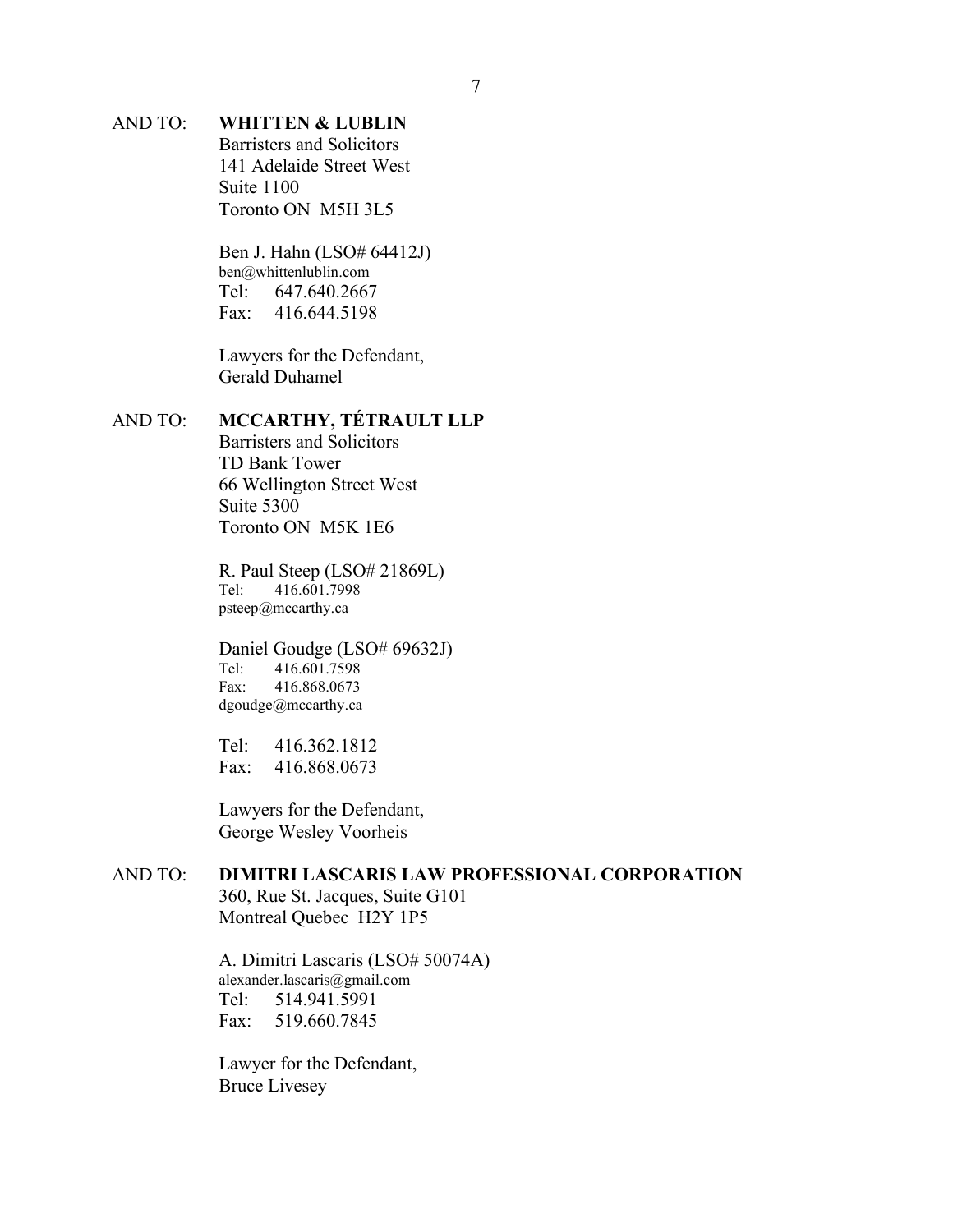## AND TO: **JOHN DOES #4-10**

Defendant

#### AND TO: **CRAWLEY MACKEWN BRUSH LLP** Barristers and Solicitors

179 John Street Suite 800 Toronto ON M5T 1X4

Robert Brush (LSO# 40373N)<br>Tel: 416.217.0822 Tel: 416.217.0822 rbush@cmblaw.ca

Clarke Tedesco (LSO# 55291C)<br>Tel: 416.217.0884 Tel: 416.217.0884 ctedesco@cmblaw.ca

Dana Carson (LSO# 65439D)<br>Tel: 416.217.0110 Tel: 416.217.0110 dcarson@cmblaw.ca

Tel: 416.217.0110 Fax: 416.217.0220

Lawyers for the Defendant, Canaccord Genuity Corp.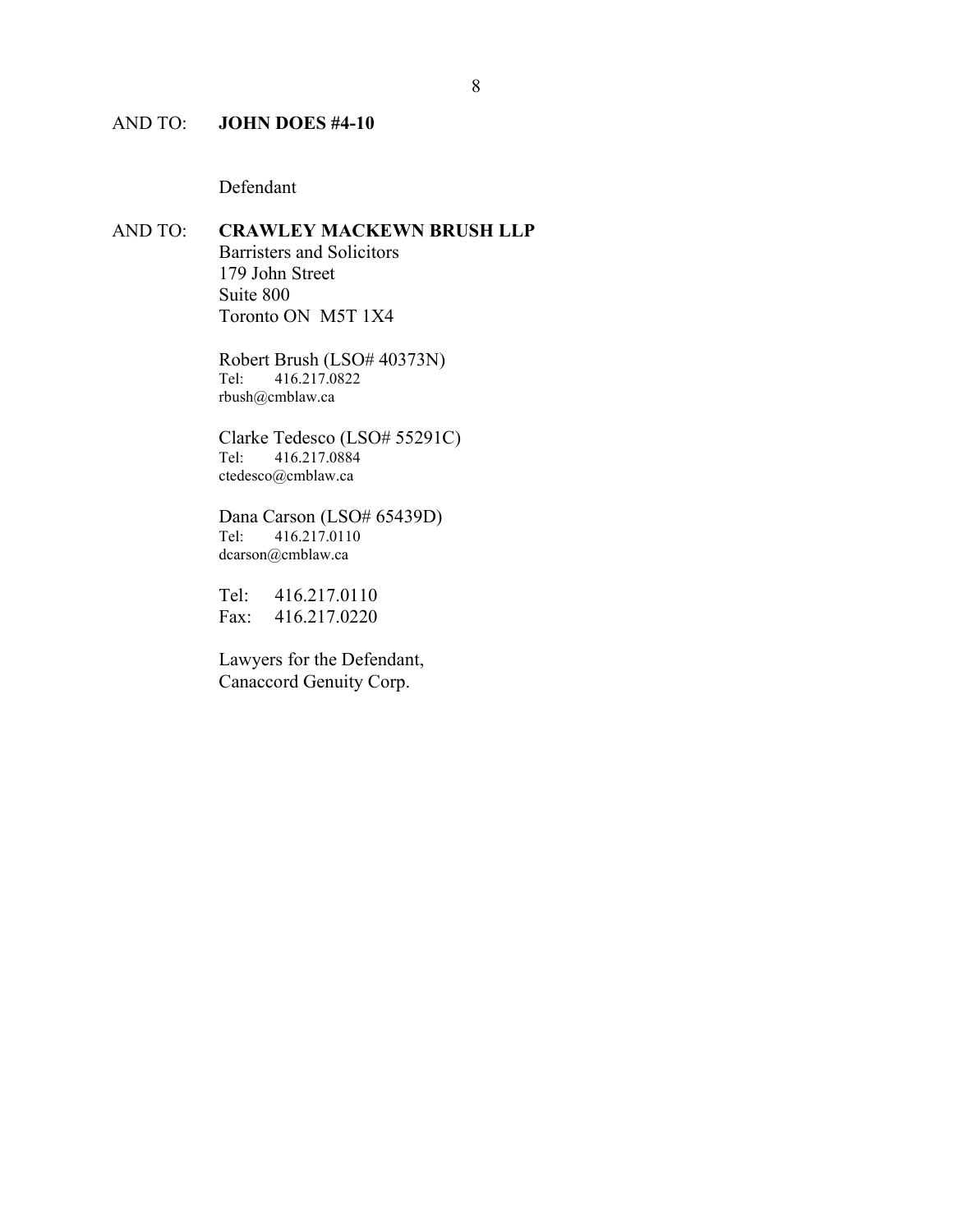# AND TO: **ADAIR GOLDBLATT BIEBER LLP**

95 Wellington Street West Suite 1830 Toronto ON M5J 2N7

John Adair (LSO# 52169D)<br>Tel: 416.941.5858 Tel: 416.941.5858 jadair@agbllp.com

Gord McGuire (LSO# 58364S)<br>Tel: 416.351.2781 Tel: 416.351.2781 gmcguire@agbllp.com

Michael Darcy (LSO# 66602R) Tel: 416.583.2392 mdarcy@agbllp.com

Tel: 416.499.9940 Fax: 647.689.2059

Lawyers for the Defendants, B.C. Strategy Ltd. dba Black Cube and B.C. Strategy UK Ltd. dba Black Cube

### AND TO: **ANDREW LEVY**

46 Baldwin Farms N. Greenwich CT 0631

Defendant

AND TO: **EMMANUEL ROSEN** 26 Shaar Ha'amakim Street Hod Harsron Merkus 45000

Defendant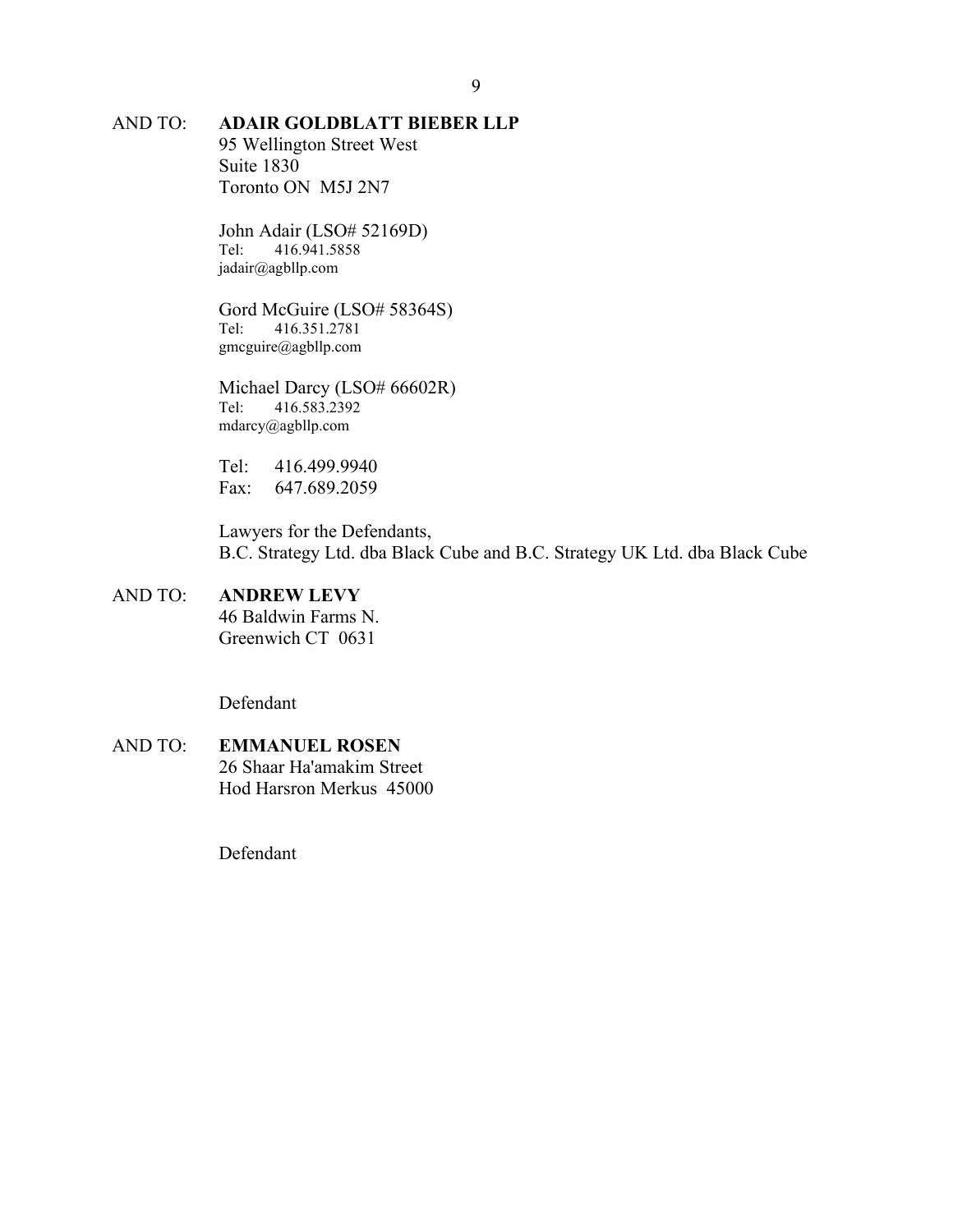# **TABLE OF CONTENTS**

| <b>PART I - INTRODUCTION</b>                               |    |
|------------------------------------------------------------|----|
| <b>PART II - SUMMARY OF FACTS</b>                          | 3  |
| PART III - STATEMENT OF ISSUES, LAW & AUTHORITIES          | 12 |
| A. THE PROCEEDING ARISES FROM AN EXPRESSION                | 13 |
| <b>MADE BY THE DOW JONES DEFENDANTS THAT RELATES</b>       |    |
| <b>TO A MATTER OF PUBLIC INTEREST</b>                      |    |
| <b>B. THE PLANTIFFS CANNOT SHOW THAT THERE ARE GROUNDS</b> | 14 |
| TO BELIEVE THAT THE PROCEEDING HAS SUBSTANTIAL MERIT       |    |
| C. THE PUBLIC INTEREST IN PERMITTING THE PROCEEDING        | 15 |
| TO CONTINUE DOES NOT OUTWEIGH THE PUBLIC INTEREST IN       |    |
| <b>PROTECTING THAT EXPRESSION</b>                          |    |
| <b>PART IV - ORDER REQUESTED</b>                           | 16 |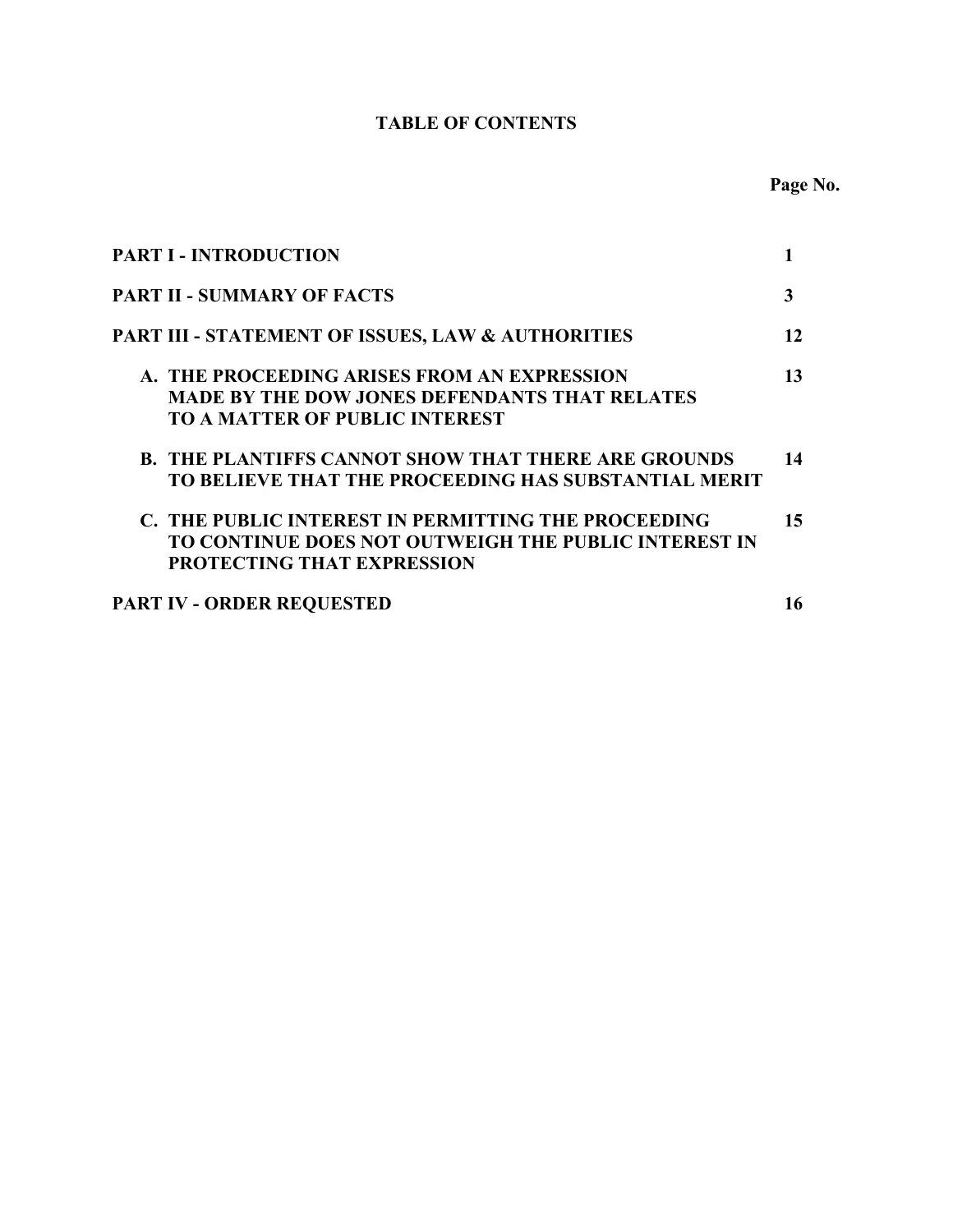#### **PART I - INTRODUCTION**

1. All the claims herein against Rob Copeland fail, in all respects, as they were bound to do.

2. The essence of those claims is that Copeland, a senior financial reporter with the WSJ,<sup>[1](#page-10-0)</sup> engaged in a deliberate "wolfpack" or "short and distort" conspiracy with third persons to publish a false report about the Plaintiffs in a prestigious business journal, in order to drive down their value in public markets and profit from the resulting short selling opportunities.

3. That is, and always was, a preposterous claim, on its face.

4. It is not just a claim alleging a civil wrong. It strikes at the heart of Copeland's professional reputation, ethics and integrity as a journalist. It is intended to punish him for his reporting on matters of obvious public interest, and to deter him and others from ever daring to do so again in matters relating to the Plaintiffs.

5. Indeed, the Plaintiffs allege this conspiracy was already formed by others, even before the Dow Jones Defendants began their news gathering. It was and is a prefabricated theory. As they did earlier in 2017 with Reuters and other media, the Plaintiffs outlined this theory during their very first contact with the WSJ on July 17, [2](#page-10-1)017.<sup>2</sup> As presented at that time, and repeatedly thereafter, it included a scarcely veiled threat of litigation, advanced for the sole purpose of deterring the Dow Jones Defendants from pursuing any reporting about the Plaintiffs' business methods.

<span id="page-10-0"></span><sup>1</sup> Capitalized terms in this Factum refer to the same terms as defined in the Factum of the Dow Jones Defendants in the Defamation Action (the "**Dow Jones Factum**"), and in the Joint Submission. Both of those facta should be read together with this one, in assessing the claims against Copeland on his SLAPP Motion in this Conspiracy Action.

<span id="page-10-1"></span><sup>2</sup> See the evidence cited at para 42 of the Dow Jones Factum.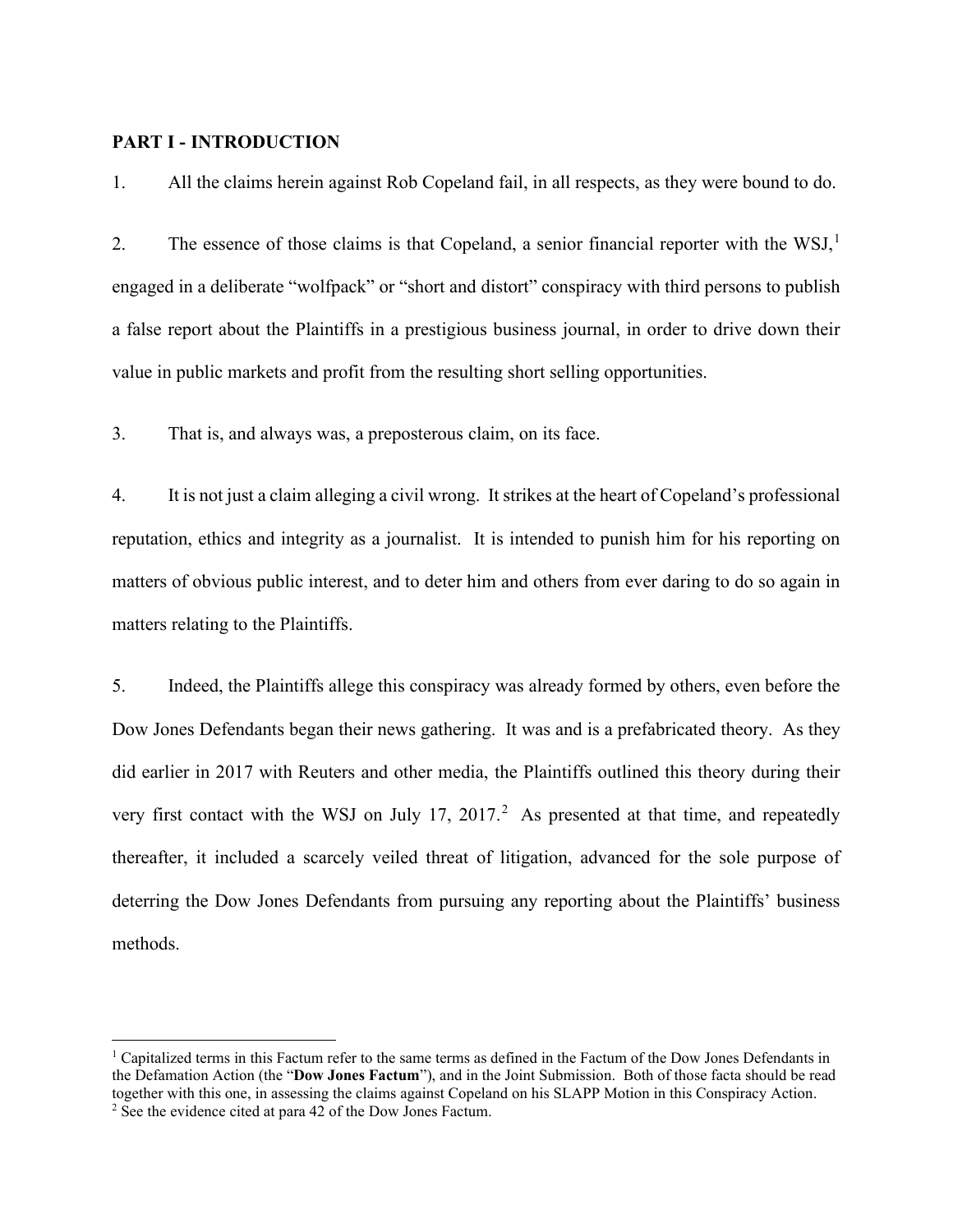6. That threat of litigation did not deter the WSJ from reporting in the public interest.

7. Now, after three and a half years of the threatened litigation, and nearly 18 months of intense document production and cross-examination since these SLAPP Motions were initiated, the evidence assembled has ultimately shown that the Plaintiffs' conspiracy theory is false. It is and always was made up.

8. On the evidence, the Dow Jones Defendants have proven that their reporting was accurate in all respects, in the public interest, and completely independent from any third party who may have had reason to harm the Plaintiffs or profit from their business adversities. On their SLAPP Motion, the Dow Jones Defendants ask this Court to dismiss the Defamation Action, because the WSJ Publications were accurate, in the public interest, and based on a careful journalistic review of the facts.

9. That motion, if granted, should also necessarily result in the dismissal of this Conspiracy Action against Copeland. Exactly the same alleged defamation is required to complete the Plaintiffs' conspiracy claim against him. Defamation *by Copeland* is an essential element of that claim, because without it, the Plaintiffs have failed to establish any "unlawful means" or "improper purposes" on his part that in any way furthered any alleged conspiracy.

10. However, Copeland seeks an order dismissing the conspiracy claims against him on the more fundamental ground that there is simply *no evidence*, and no genuine issue for trial, that he ever agreed with anyone to enter any conspiracy, nor that he did or omitted to do *anything* in furtherance of the same.<sup>[3](#page-11-0)</sup> The Plaintiffs' theory is wholly fabricated, and it is also false.

<span id="page-11-0"></span><sup>3</sup> Notice of Motion, October 10, 2019, para (n), Copeland MR, Tab 1, p. 6.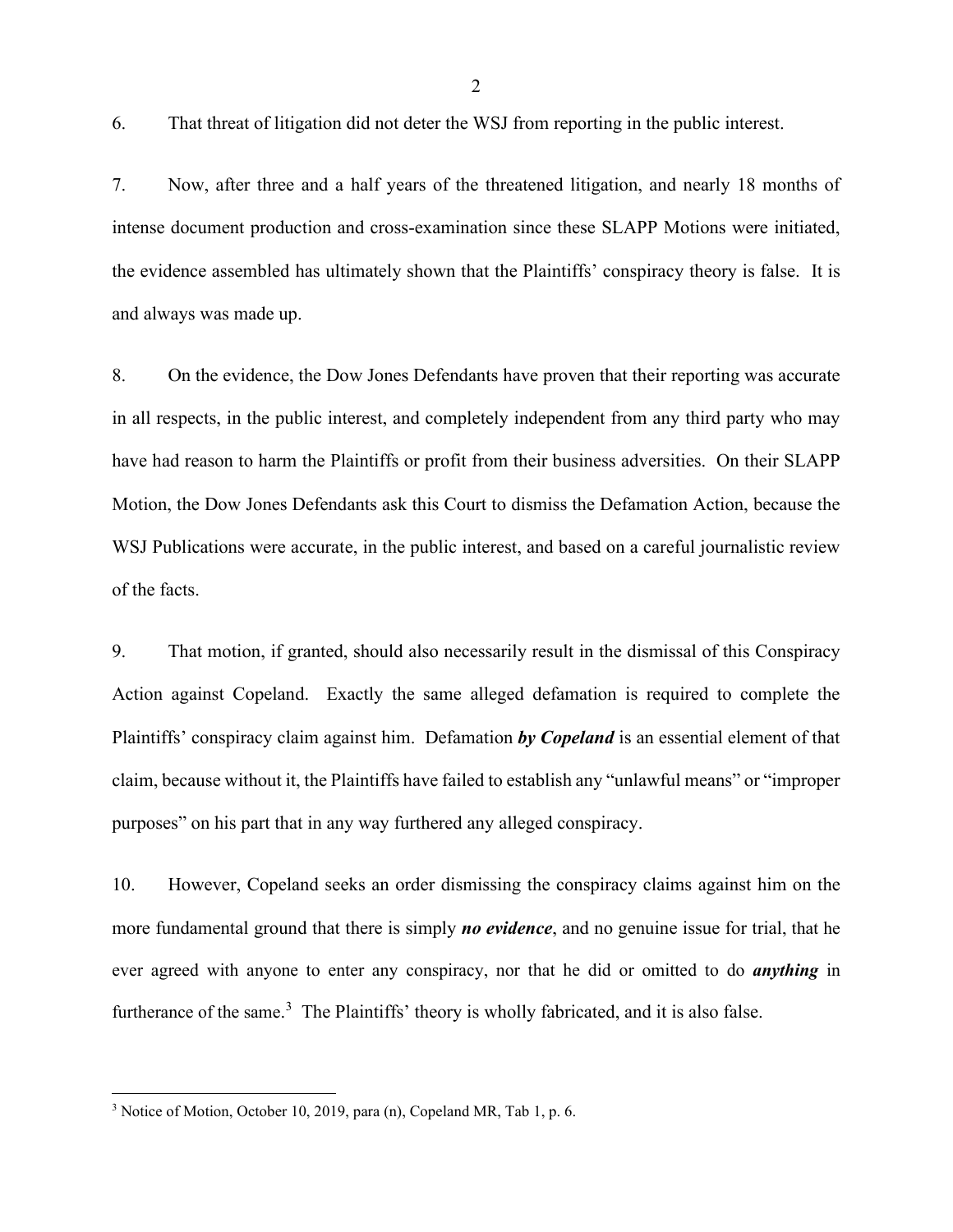11. The Plaintiff's litigation was not just designed as a SLAPP, to deter the Dow Jones Defendants. It has been pursued as a wallop, aimed by the Plaintiffs directly at the heart of that free flow of information, commentary and analysis that is the wellspring of our public capital market system. It is now clear beyond doubt that there is absolutely no evidence whatsoever to support any element of the Plaintiffs' preposterous claim against Copeland in this Conspiracy Action.

12. The time has come to dismiss it.

#### **PART II - SUMMARY OF FACTS**

13. As noted, the Facts outlined herein supplement, and should be read with, those set out in the Joint Submission and in the Dow Jones Factum.

#### **A. The Failure to Plead or Particularize any Conspiracy Claim against Copeland**

14. From the time this Conspiracy Action was first commenced, the Statement of Claim has contained only bald allegations of Copeland's alleged involvement in any conspiracy.<sup>[4](#page-12-0)</sup>

15. All his specific actions, as alleged by the Plaintiffs therein, consist simply of the ordinary and usual steps he took as a responsible journalist preparing the WSJ Publications. For example, it is said that the alleged conspiracy involved the facts:

(a) That some of the Co-Defendants "would disclose information relating to the fact and substance of the [whistleblower complaints] to Copeland";<sup>[5](#page-12-1)</sup>

<span id="page-12-0"></span><sup>&</sup>lt;sup>4</sup> Statement of Claim dated November 7, 2017, Copeland MR, Tab 3-A, pp 120-153.<br><sup>5</sup> FAASOC at para 147, Copeland MR, Tab 3-E, p 241.

<span id="page-12-1"></span>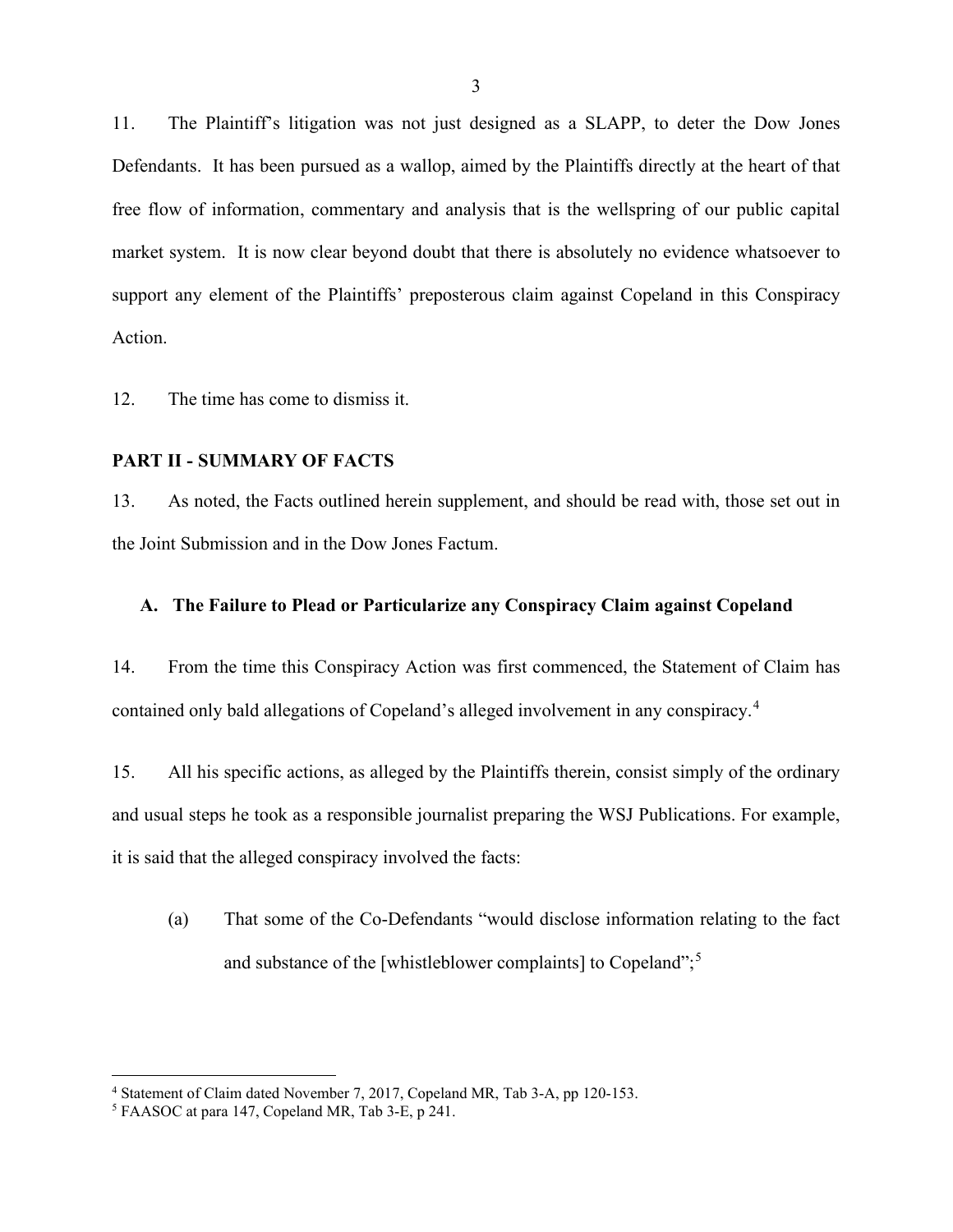- (b) That Copeland interviewed McFarlane, "who provided Copeland with details" of his whistleblower complaint relating to  $XTG<sub>i</sub>$ <sup>[6](#page-13-0)</sup>
- (c) That Copeland had similar interviews with Baumann, Molyneux, Duhamel and Anderson;<sup>[7](#page-13-1)</sup>
- (d) That Copeland contacted the Plaintiffs, and eventually met with them on August 8, 2017 with McNish;<sup>[8](#page-13-2)</sup> and
- (e) That Copeland and McNish decided to proceed with the WSJ Publications. [9](#page-13-3)

16. An Order of Justice Hainey<sup>[10](#page-13-4)</sup> requiring the Plaintiffs to provide further particulars of the facts and wrongs alleged did nothing to improve or add to the merits of the claim against Copeland.

17. When co-Defendant, Nathan Anderson, who was alleged by the Plaintiffs to have "recruited" Copeland into the conspiracy alleged, and to have introduced him to the other alleged conspirators,  $^{11}$  $^{11}$  $^{11}$  successfully moved for a further Order striking out the Statement of Claim as against himself, the claim against Copeland was fundamentally undermined.<sup>[12](#page-13-6)</sup>

18. Pursuant to leave granted by that Order, however, the Plaintiffs were allowed to provide yet further "particulars" of their claims in an Amended Statement of Claim dated April 18, 2019, adding 43 more pages, and 74 more paragraphs to their already convoluted pleading. Notably, Copeland was mentioned only once in any added allegations, which were underlined in that

<span id="page-13-0"></span><sup>6</sup> FAASOC at para 148, Copeland MR, Tab 3-E, p 241.

<span id="page-13-1"></span><sup>7</sup> FAASOC at para 149, Copeland MR, Tab 3-E, p 242-244.

<span id="page-13-2"></span><sup>8</sup> FAASOC at paras 150-152, Copeland MR, Tab 3-E, p 244-245.

<span id="page-13-3"></span><sup>9</sup> FAASOC at para 155, Copeland MR, Tab 3-E, p 245.

<span id="page-13-4"></span><sup>&</sup>lt;sup>10</sup> Endorsement of Hainey J dated May 23, 2018

<span id="page-13-5"></span><sup>11</sup> FAASOC at para 146, Copeland 137.1 MR, Tab 3-E, p 241.

<span id="page-13-6"></span><sup>&</sup>lt;sup>12</sup> Endorsement of Wilton-Seigel J, January 9, 2019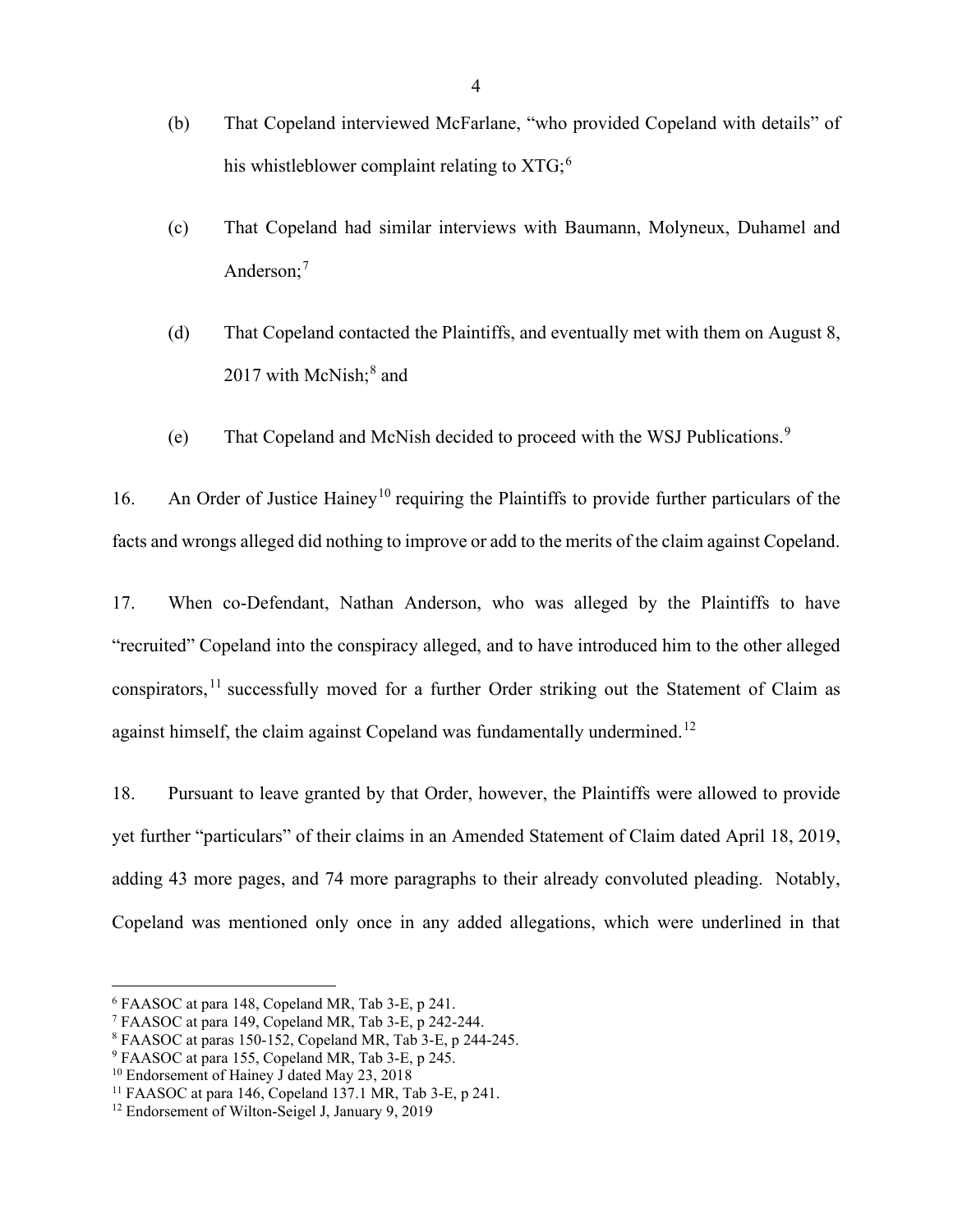version. Even that mention did not add any new factual allegation to the complaints against him. It simply made personal an allegation that he "took steps to hide details of the Conspiracy in order to avoid detection and make it difficult to learn about the Conspiracy", which had previously been made globally against Copeland together with others.

19. The current Fresh as Amended Statement of Claim did not add any further new allegations as against Copeland, either.<sup>[13](#page-14-0)</sup> The pleaded claims in conspiracy against him are still utterly bald.

#### **B. The Plaintiffs' Evidence on this Motion**

20. Those allegations against Copeland are also completely baseless. They are unsubstantiated by any evidence led by the Plaintiffs.

21. In response to SLAPP Motions by Copeland and others in the Conspiracy Action, the Plaintiffs filed the Riley Conspiracy Affidavit. It consisted of 162 pages (446 paragraphs) of sworn allegations, and it attached 266 documentary Exhibits.

22. However, the only references to Copeland, in all that pile of evidence, that even remotely touch on the pleaded claim that he furthered any alleged conspiracy were the following.

- (a) Copeland and Anderson had "a relationship with each other since at least September 20[14](#page-14-1)", related to other articles Copeland had published in the WSJ.<sup>14</sup>
- (b) Copeland had also previously written articles about short selling, and "was very familiar with the practice".  $15$

<span id="page-14-0"></span><sup>13</sup> FAASOC at para 147, Copeland MR, Tab 3-E, p 241.

<span id="page-14-1"></span><sup>14</sup> FAASOC at para 180-181, Copeland MR, Tab 3-E, p 255.

<span id="page-14-2"></span><sup>&</sup>lt;sup>15</sup> FAASOC at para 182, Copeland MR, Tab 3-E, p  $256$ .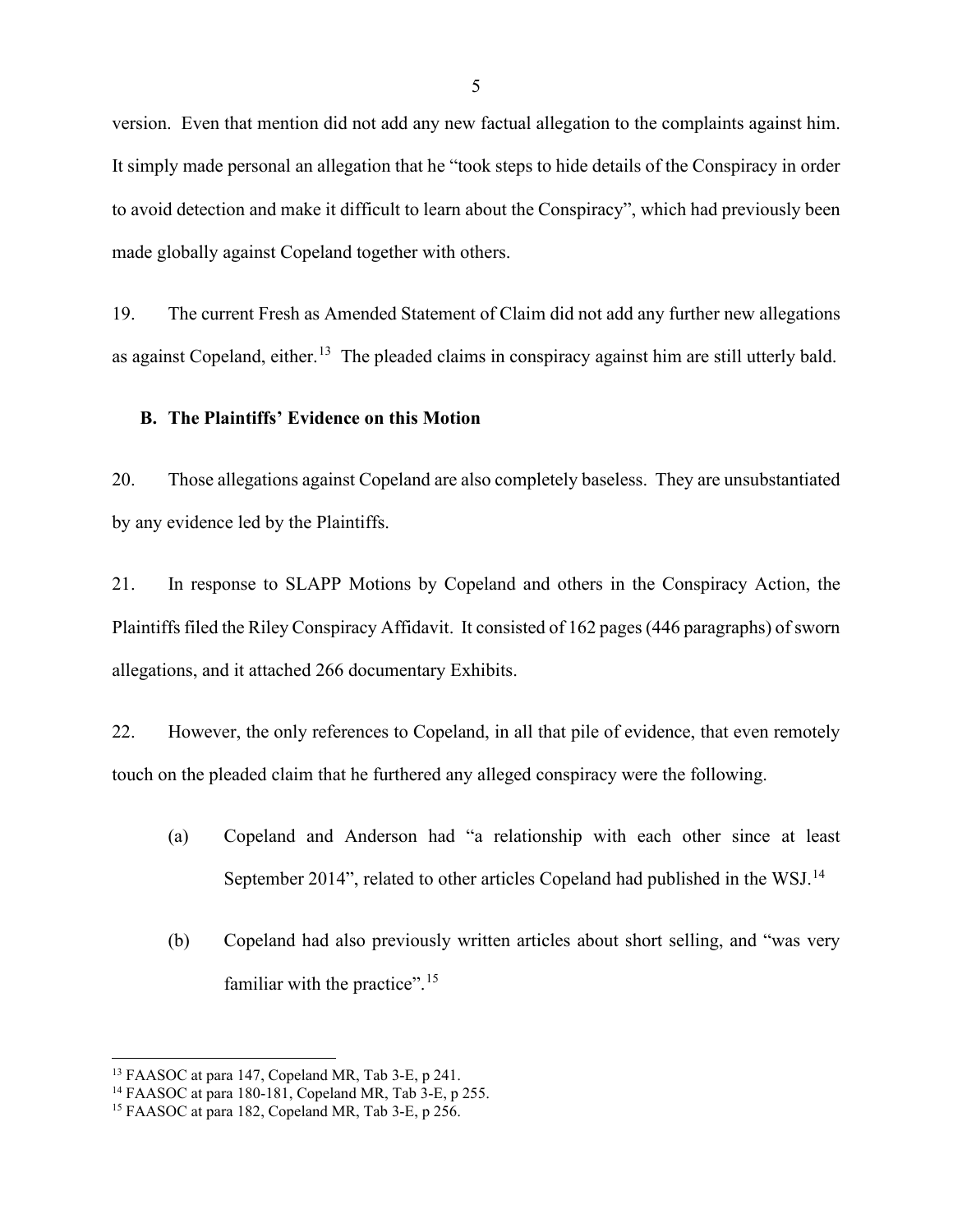- (c) On July 27, 2017 Copeland sent a text to Anderson saying "story should be out Tuesday", <sup>[16](#page-15-0)</sup> which would be August 1. In fact, the Online Article did not come out until more than a week later.
- (d) Copeland sent Anderson another text on August 2 stating that Catalyst and Callidus representatives would be "sitting interview" with the WSJ on Tuesday, "Allegedly".<sup>[17](#page-15-1)</sup>
- (e) Copeland sent another text to Anderson 9 minutes before the initial publication of the Online Article, stating "I have never had to lift harder to Get a story out Honestly."<sup>[18](#page-15-2)</sup>
- (f) He sent another text shortly after the close of trading that same day, observing "Shares tankinggggg".  $19$
- (g) Later that same evening, Copeland responded (it appears accurately) to a text from Anderson about where the article would appear in the print edition of the WSJ the following day. $20$

23. The Riley Conspiracy Affidavit also relies on a text from Copeland to Anderson acknowledging Anderson's importance as a source.<sup>21</sup> This text, far from imputing the fictitious motivations that Riley purports to divine, in reality only further underlines the rigorous vetting process that the WSJ Publications were put through by the WSJ editorial, standards, and legal

<span id="page-15-0"></span><sup>16</sup> FAASOC at para 191, Copeland MR, Tab 3-E, p 258-259.

<span id="page-15-1"></span><sup>&</sup>lt;sup>17</sup> FAASOC at para 188, Copeland MR, Tab 3-E, p 258.

<span id="page-15-2"></span><sup>&</sup>lt;sup>18</sup> FAASOC at para 37, Copeland MR, Tab 3-E, p 200.

<span id="page-15-3"></span><sup>&</sup>lt;sup>19</sup> FAASOC at para 42, Copeland MR, Tab 3-E, p 201-202.

<span id="page-15-4"></span><sup>20</sup> FAASOC at para 193, Copeland MR, Tab 3-E, p 261.

<span id="page-15-5"></span><sup>21</sup> FAASOC at para 194, Copeland MR, Tab 3-E, p 261.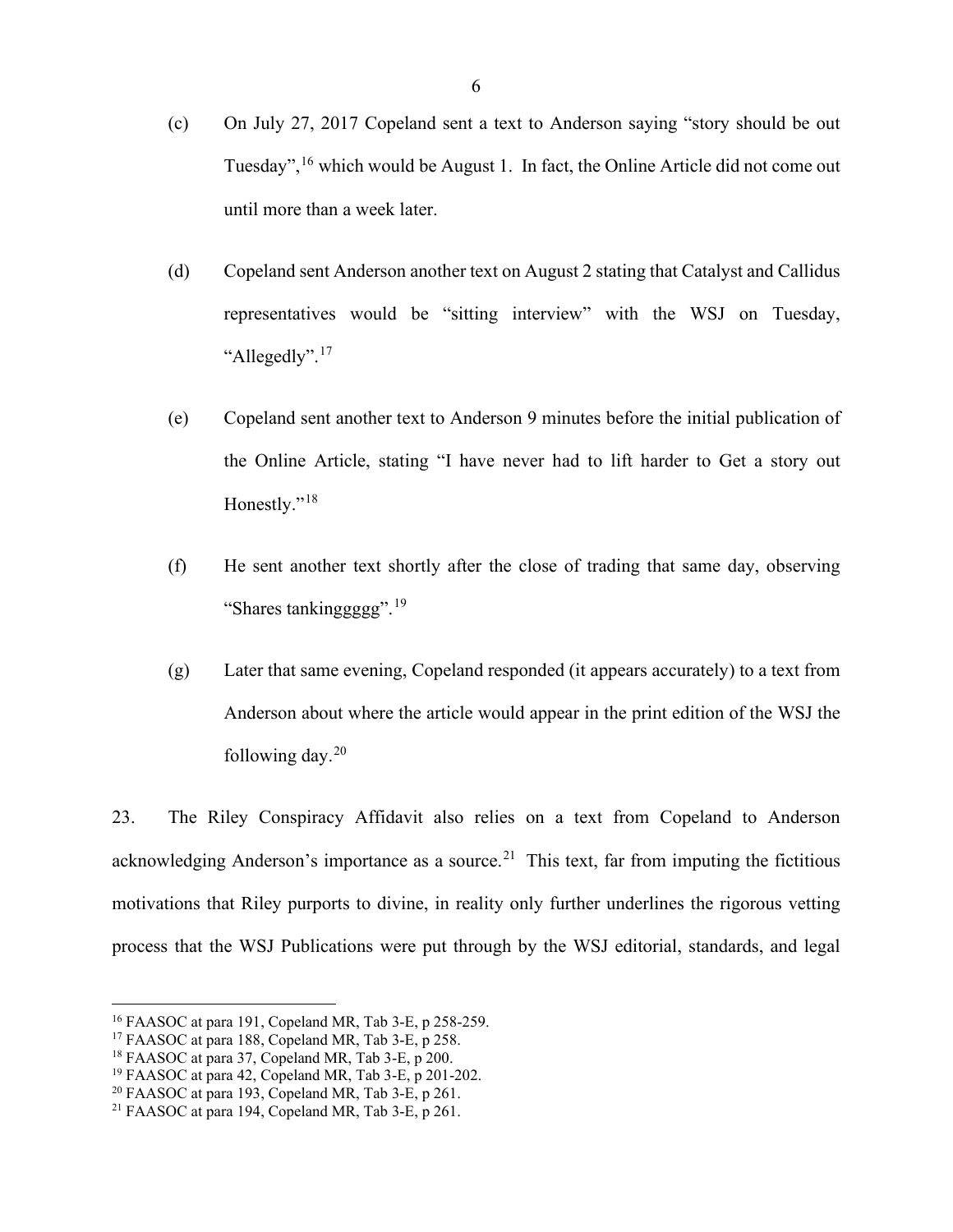teams, before they were approved for public release. This is inconsistent with the motivations imputed by Riley. Copeland's text states:

"BTW no way we could have printed this story if you had not filed your claim too. Our side was so concerned about being used by aggrieved borrowers."

24. Even without response from Copeland or any alleged co-conspirator, the Plaintiffs' evidence never even came close to meeting their onus under s. 137.1(4) to "satisfy" this Court that their conspiracy allegation against Copeland had "substantial merit". It failed to establish even one of the essential elements required for a legally tenable conspiracy claim, as set out in the Joint Submission.<sup>[22](#page-16-0)</sup>

25. Based on their lack of evidence, the Plaintiffs and Riley knew or must have known all along that they never had any justification whatsoever for alleging that Copeland was involved in any conspiracy. Yet they persisted in their allegations under oath.

26. Under cross-examination, the gaping holes in Riley's evidence became even more obvious. He repeatedly acknowledged that he had no personal information about the context or meaning of the documents he referred to in support of his allegations against Copeland. He admitted that he had no evidence contrary to Copeland's own sworn statements, and those of other witnesses, that refuted the suggestions he attempted to draw from those documents.<sup>[23](#page-16-1)</sup>

27. When Riley falsely alleged that the evidence showed Anderson told Copeland he was shorting Callidus' stock, it was established by Anderson's counsel that there was no such evidence.<sup>[24](#page-16-2)</sup> Riley's reference to a short-selling "syndicate" was shown under cross examination

<span id="page-16-0"></span><sup>&</sup>lt;sup>22</sup> Joint Memorandum of Law at paras 38-40, Defendant MR, Tab [X], p [X].

<span id="page-16-1"></span><sup>23</sup> Riley Cross, q 205, 240-242, 1082-1095, 1144-1150 and 2139-2140

<span id="page-16-2"></span><sup>24</sup> Riley Cross, q 1073-1076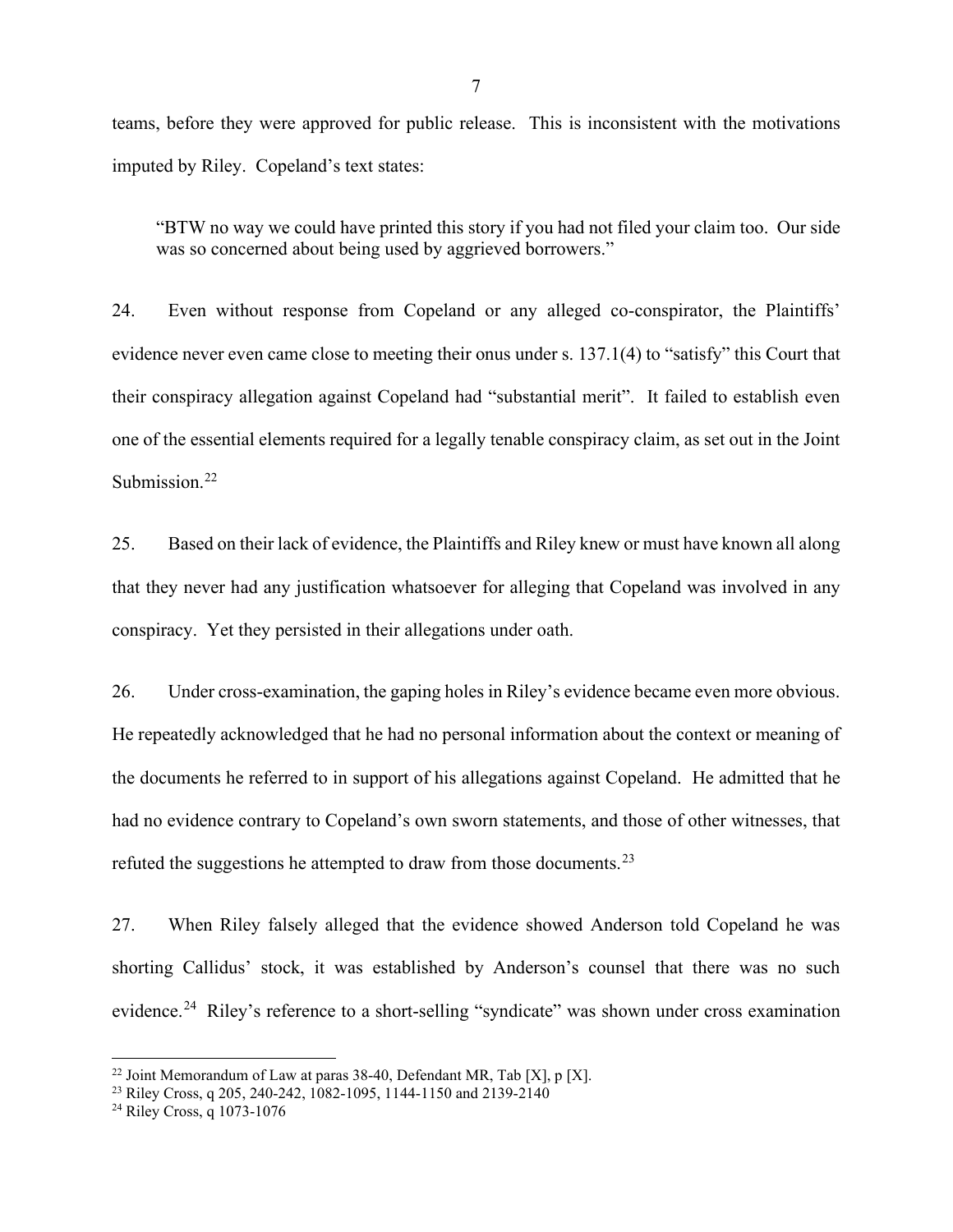to be, in fact, not that at all, but rather a syndicate among Anderson and two of the borrowers who contributed to Anderson's research for his whistleblower complaint, to share in any reward that might be obtained as a result.<sup>25</sup> There is nothing unlawful or harmful to the Plaintiffs about that arrangement. Further and in any event, Riley admitted that there was no mention of Copeland in any documents relating to it.<sup>[26](#page-17-1)</sup>

28. Riley admitted that, of the 12 Defendants or groups of Defendants to the Conspiracy Action that have produced documents prior to the SLAPP Motions, only 3 actually shorted Callidus stock in the relevant time period. $27$ 

- (a) One of those, the Anson Defendants, are in the securities advisory business. Neither Copeland nor McNish were asked any questions in cross-examination about the Anson Defendants, or their dealings with them, if any.
- (b) A second, Wes Voorheis, was a lawyer who previously worked with the Plaintiffs, who the Plaintiffs now describe as an "activist investor", presumably because he frequently represents investors. Asked about Voorheis, McNish identified him as such, but stated she had no prior information about his company or the business it was in, including any involvement in short selling securities.<sup>[28](#page-17-3)</sup>
- (c) The third is Anderson.

<span id="page-17-0"></span><sup>25</sup> Riley Cross, pp 346-351, q 1081-1096

<span id="page-17-1"></span><sup>26</sup> Riley Cross, q 2400-2407

<span id="page-17-2"></span><sup>&</sup>lt;sup>27</sup> Riley Cross, q 2503-2504. And see the evidence assembled at Anderson Factum, para 13.

<span id="page-17-3"></span><sup>&</sup>lt;sup>28</sup> Transcript of the Cross-Examination of Jacquie McNish held November 12, 2020, q 121-132.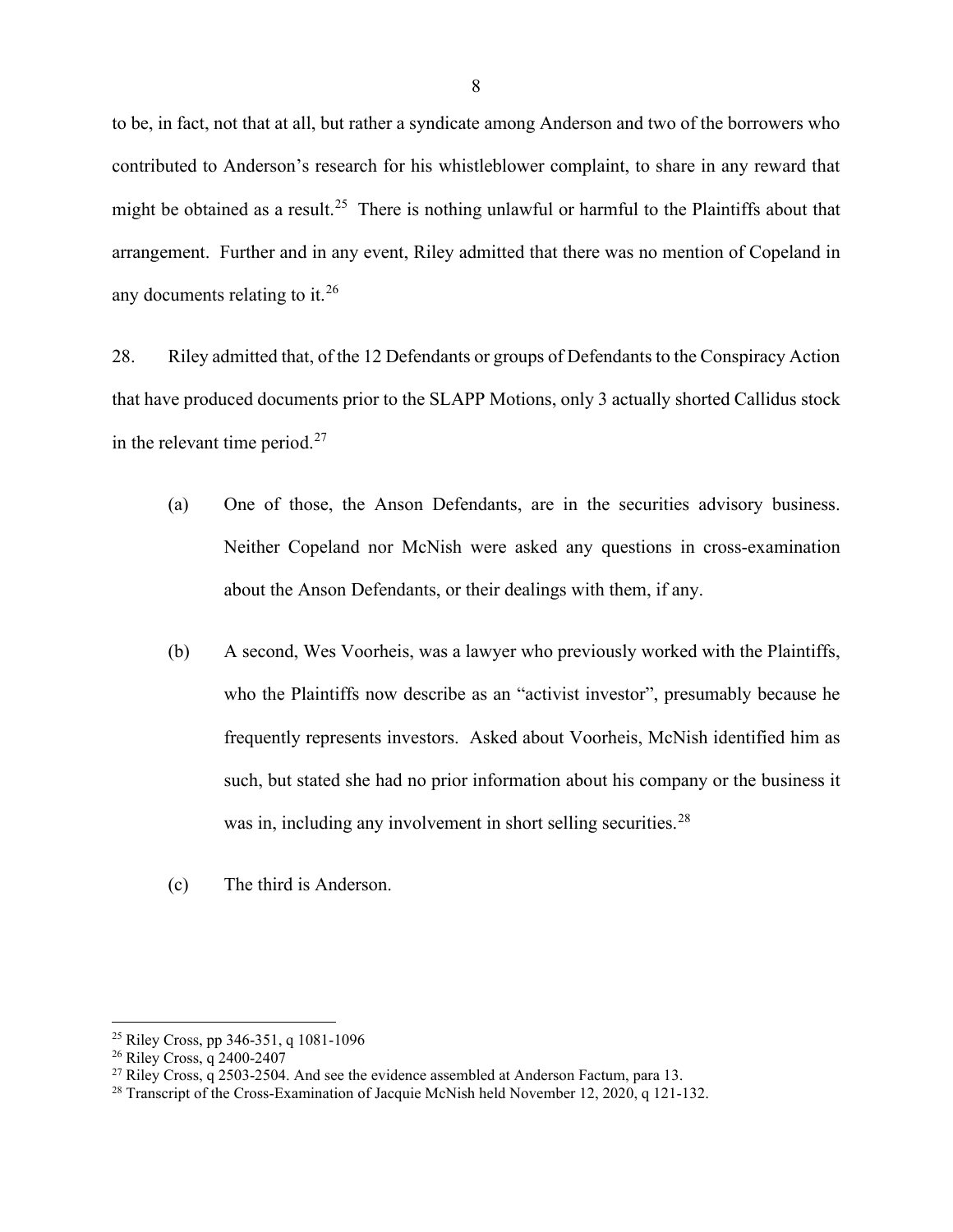29. There is no evidence of any communications between or among any of those three parties or groups of parties regarding coordination of their respective short selling plans or activities.

30. Riley admitted the Plaintiffs have and had no evidence that Copeland held shares in Callidus at the material times, or at any time;<sup>[29](#page-18-0)</sup> or that he held a short position in Callidus shares:<sup>[30](#page-18-1)</sup> or that he had any interest in shares or short positions held by anyone else.<sup>[31](#page-18-2)</sup> Riley admitted that none of the many alleged conspirators named in the Conspiracy Action have produced any documents or other evidence that Copeland had any such interests, or even knowledge of such interests of others.<sup>32</sup> That is because these are all lies, as Copeland himself has clearly testified.

31. Riley admitted that the conduct alleged against Copeland would be a very serious ethical breach for a reporter, and that such conduct is strictly prohibited by the Dow Jones Code of Conduct.<sup>[33](#page-18-4)</sup> Yet the Plaintiffs and Riley, on instructions from their counsel, refused to withdraw those very serious allegations, or to apologize to Copeland for having made them without any supporting evidence.<sup>[34](#page-18-5)</sup>

## **C. The Evidence of Alleged Co-Conspirators All Supports Copeland**

32. As this Court has already found, many sources who spoke to the WSJ warned Copeland and McNish that they would all be sued, and they agreed to speak only on the basis that their identity as sources would be protected by the WSJ both in its reporting, and in any resulting

<span id="page-18-0"></span><sup>29</sup> Riley Cross, q 2527

<span id="page-18-1"></span><sup>&</sup>lt;sup>30</sup> Riley Cross, q 2528

<span id="page-18-2"></span> $31$  Riley Cross, q 2529

<span id="page-18-3"></span><sup>32</sup> Riley Cross, q 2531-2532

<span id="page-18-4"></span><sup>&</sup>lt;sup>33</sup> Riley Cross, q 2533 and 2542-2548; Riley Libel Affidavit at Exhibit 4.

<span id="page-18-5"></span><sup>34</sup> Riley Cross, q 2554-2556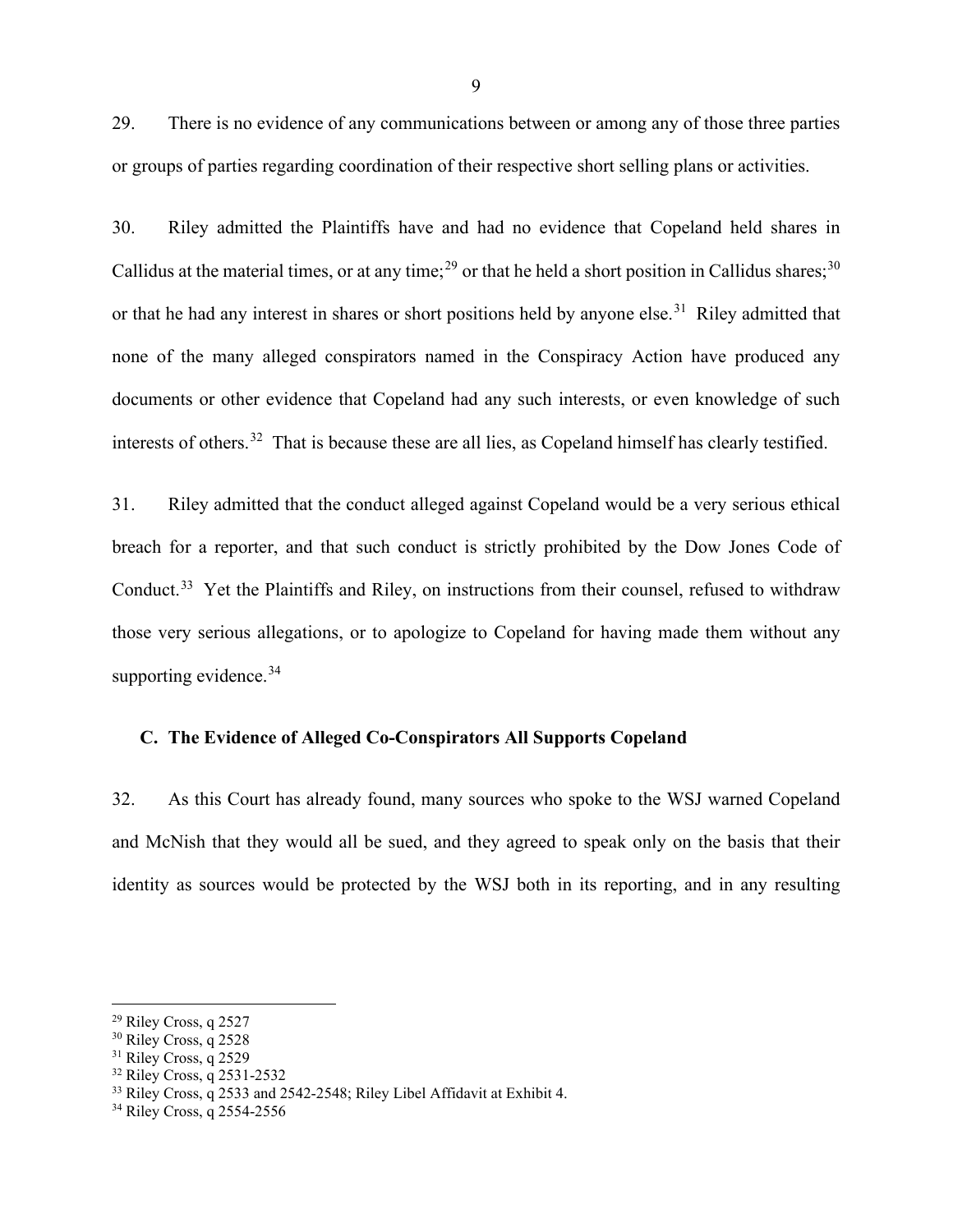litigation by the Plaintiffs.<sup>35</sup> Given that evidence and finding, it would obviously be extremely unlikely that either they or Copeland himself would engage in the conspiracy now alleged.

33. The evidence of the West Face Parties (West Face Capital Inc. and Gregory Boland), who the Plaintiffs identify as the instigators and key participants in the alleged conspiracy, is that they acted accordingly. Having previously been the subject of similar claims by these same Plaintiffs arising out of a 2014 publication, they have established that they held no shares of Callidus nor short positions therein after June 2015, and that all their communications with other named parties, including the Dow Jones Defendants, were proper, and sought or provided only publicly available and true information, relevant to their defence of the prior litigation against them.<sup>[36](#page-19-1)</sup>

34. The West Face Parties have established that the very root and origins of the Plaintiffs whole conspiracy theory – which began with evidence they extracted from an aggrieved borrower, and from a "disgraced private investigator", and thereafter pursued relentlessly but fruitlessly through Black Cube and other shadowy contractors retained for their "Project Maple Tree" – is a complete misunderstanding and a fabrication from beginning to end.<sup>[37](#page-19-2)</sup>

35. The evidence of the West Face Parties and that of co-Defendant, Bruce Livesey, also completely refutes another crucial allegation by the Plaintiffs. The West Face Parties did not in fact "hire" Livesey, a freelance investigative journalist, to research and write a defamatory article about the Plaintiffs, as alleged, and that too is admitted by Riley. Rather, Livesey approached

<span id="page-19-0"></span><sup>35</sup> West Face Factum, para 40ff

<span id="page-19-1"></span><sup>36</sup> West Face Factum

<span id="page-19-2"></span><sup>&</sup>lt;sup>37</sup> See the evidence cited in the West Face Factum, pars 54-57; and see the Endorsement of Boswell J., January 11, 2021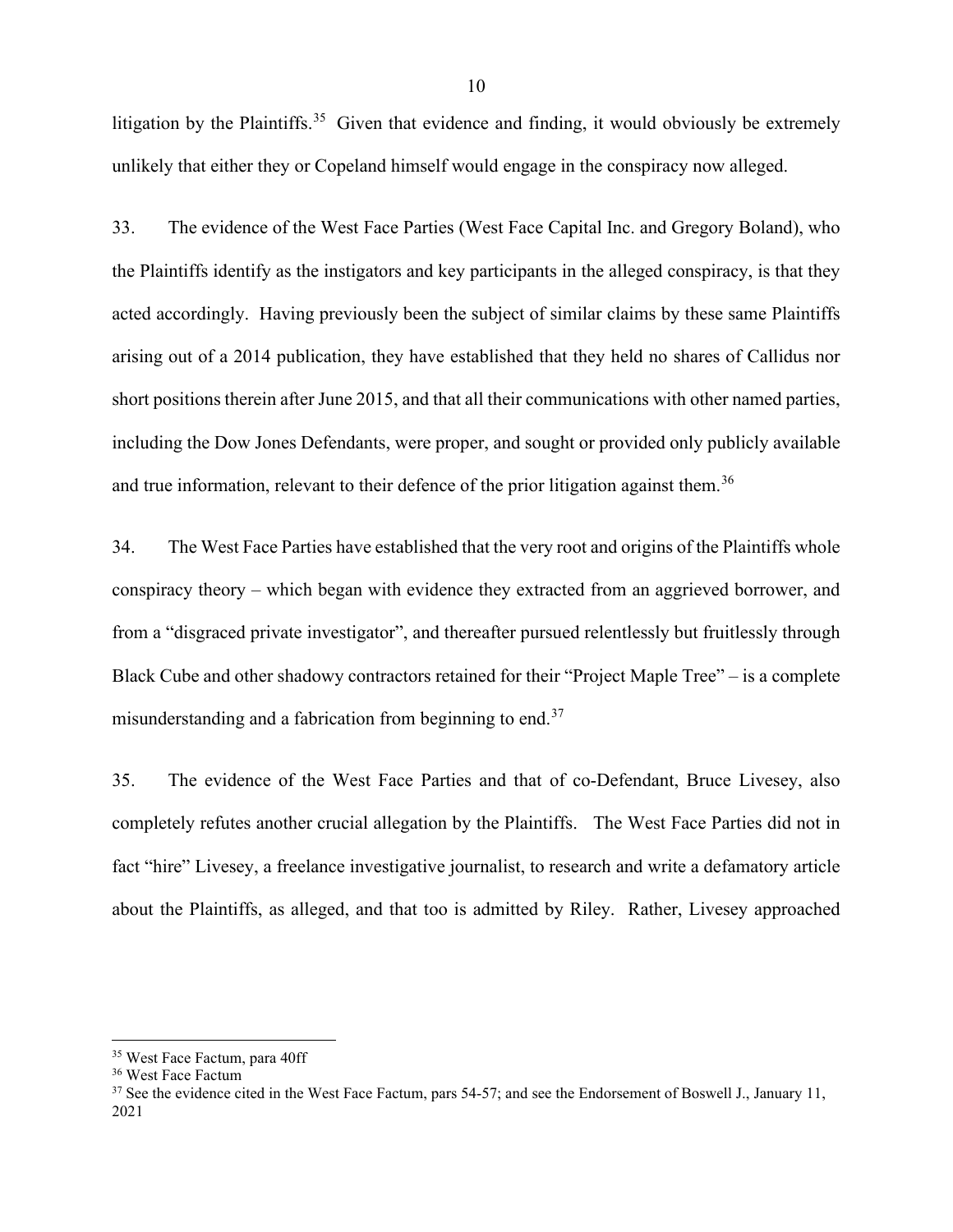them with an independent interest in writing about the Plaintiffs for another business journal, but he never in fact published any article.<sup>[38](#page-20-0)</sup>

36. Representatives of West Face were contacted by the WSJ, but the information they provided was on background only, and it did not materially contribute to the presentation of the facts reported in the WSJ Publications.[39](#page-20-1)

37. The evidence McFarlane, Levitt, Baumann and others who testified on these SLAPP Motions, similarly supports a finding that no conspiracy as alleged by the Plaintiffs ever existed in fact.

38. The evidence of Anderson also confirms that.

39. He clearly states that his relationship with Copeland was simply that of a journalistic source with a reporter.<sup>40</sup> He denies "recruiting" Copeland for any purpose, and he denies influencing or trying to influence Copeland's reporting in any way other than by the provision of high-quality information and analysis.<sup>41</sup> Indeed, Anderson confirms (to the contrary) that his assumption and expectation in contacting Copeland was that Copeland would do his own investigation and make his own assessment of the matters Anderson brought forward. That just makes sense.

40. Anderson is a financial professional, and a businessman whose success depends on others being persuaded by the factual findings, opinions, and conclusions he reaches through his research. His evidence is entirely supportive of Copeland. It is straightforward and credible. There is no

<span id="page-20-0"></span><sup>38</sup> West Face Factum

<span id="page-20-1"></span><sup>39</sup> West Face Factum

<span id="page-20-2"></span><sup>40</sup> Anderson Affidavit at para 33, MRAND, Tab 2, pp 23-24.

<span id="page-20-3"></span><sup>41</sup> Anderson First Affidavit at para 33, MRAND, Tab 2, pp 23-24.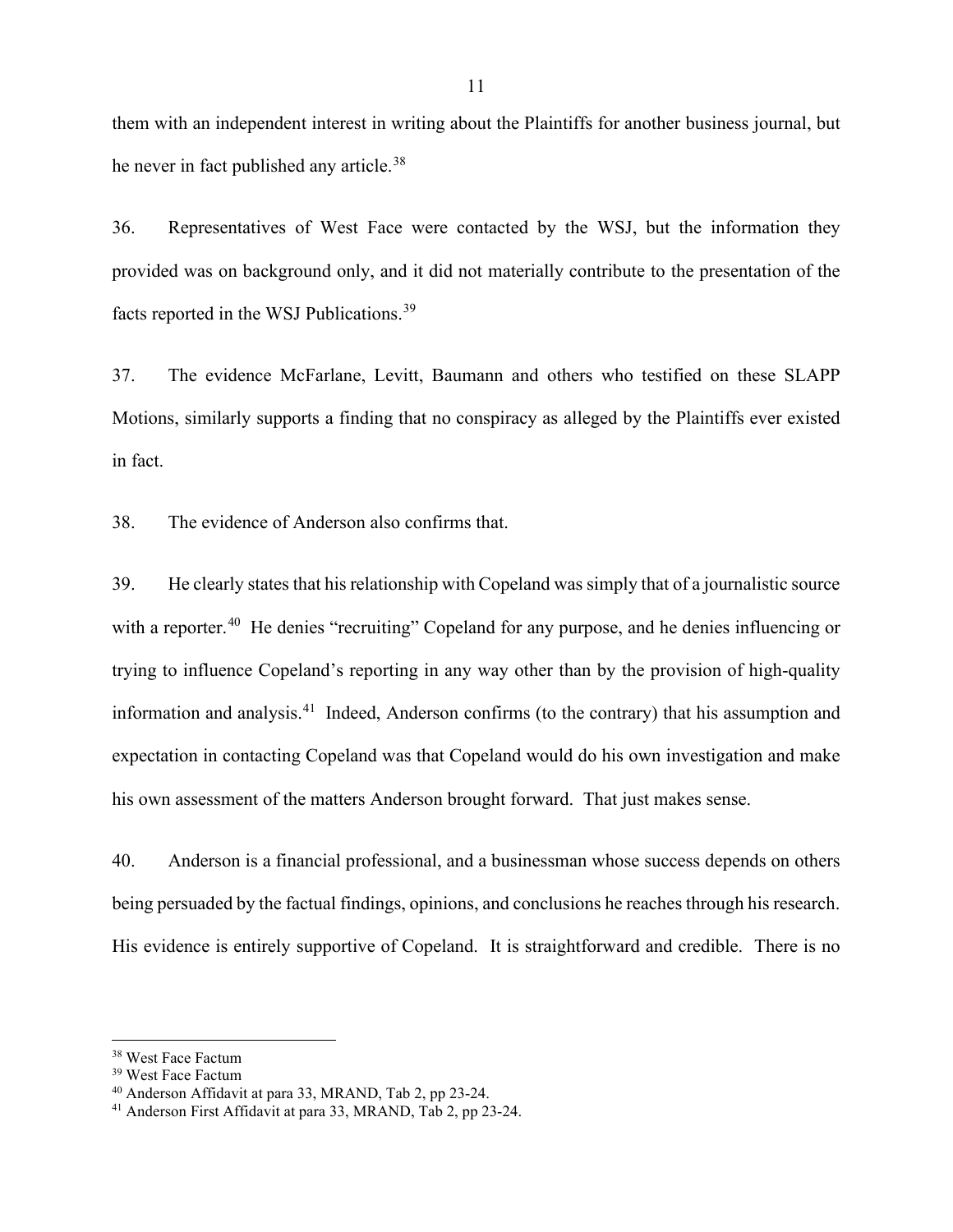reason that it should not be accepted as establishing that Copeland was not involved in any conspiracy, as alleged.

#### **D. The Evidence of Copeland**

41. The West Face Factum justifiably claims that "every one" of the Plaintiffs "core factual allegations" concerning their role as the alleged instigator of this conspiracy has been "specifically and unequivocally refuted" by their evidence. The same is true of the evidence of Copeland, as to any involvement by him.

42. The evidence assembled by the Dow Jones Defendants regarding their newsgathering leading to the WSJ Publications is reviewed in detail in the Dow Jones Factum.

43. It reveals that all of Copeland's activities that are referred to pejoratively in the Fresh as Amended Statement of Claim in this Conspiracy Action were in fact simply carrying out his normal, professional activities as a business reporter following up on a tip from a reliable source about a potential story of public interest.

44. Copeland has repeatedly, emphatically, and categorically denied any involvement whatsoever in a conspiracy with third persons. That evidence was untouched in cross-examination. It has the ring of truth, and there is nothing to call it into question.

45. It should be accepted in its entirety.

#### **PART III - STATEMENT OF ISSUES, LAW & AUTHORITIES**

46. Copeland moves under section 137.1 of the *Courts of Justice Act*, seeking an order dismissing this proceeding as a claim arising from expression by him on a matter of public interest. The purpose of that section, as set out in s. 137.1(1), are all directly triggered in the present case.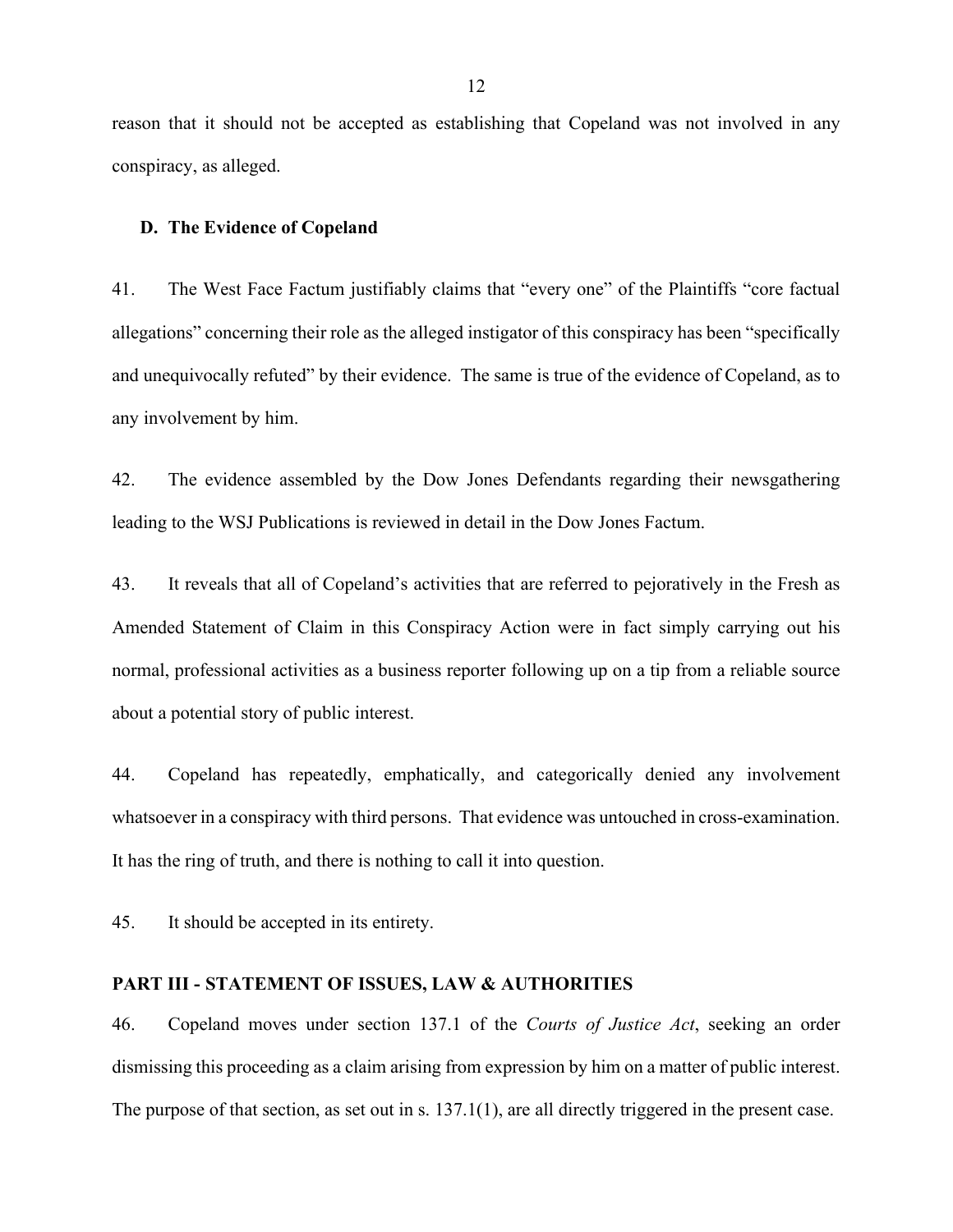## **A. THE PROCEEDING ARISES FROM AN EXPRESSION MADE BY THE DOW JONES DEFENDANTS THAT RELATES TO A MATTER OF PUBLIC INTEREST**

47. Section 137.1(3) places an initial burden on Copeland to "satisfy" the motion judge that the proceeding initiated against them arises from an "expression" by him relating to a matter "of public interest", as those terms are construed in the case law reviewed in the Joint Submission.<sup>[42](#page-22-0)</sup>

48. Here, there can be no question that the action, although framed under the tort of conspiracy, arises from Copeland being the co-author of the WSJ Publications in issue. [43](#page-22-1) The WSJ Publications clearly relate to a matter of public interest, and the conspiracy alleged by the Plaintiffs is defined to include their publication and their defamatory character as essential elements of the claim.[44](#page-22-2)

49. As such, Copeland's threshold burden is easily met.

## **B. THE PLANTIFFS CANNOT SHOW THAT THERE ARE GROUNDS TO BELIEVE THAT THE PROCEEDING HAS SUBSTANTIAL MERIT**

50. Given that, the burden now shifts to the Plaintiffs to satisfy this Court that there are grounds to believe their claims in the Conspiracy Action have substantial merit, and that Copeland has no valid defence. The Plaintiffs cannot meet this burden, and the claim must therefore be dismissed.

51. For a proceeding to have "substantial merit", it must have a real prospect of success — in other words, a prospect of success that, while not amounting to a demonstrated likelihood of success, tends to weigh more in favour of the plaintiff. This requires that the claim be legally

<span id="page-22-0"></span><sup>42</sup> Joint Memorandum of Law at para 7

<span id="page-22-1"></span><sup>43</sup> *1704604 Ontario Ltd v Pointes Protection Association*, [2020 SCC 22](http://canlii.ca/t/j9kjz) at para 24.

<span id="page-22-2"></span><sup>44</sup> As indeed was found by Justice Conway in her March 2018 Endorsement, reproduced as Exhibit 66 in the West Face MR. Vol. 4, Tabs B66-B67, pp. 1036-1045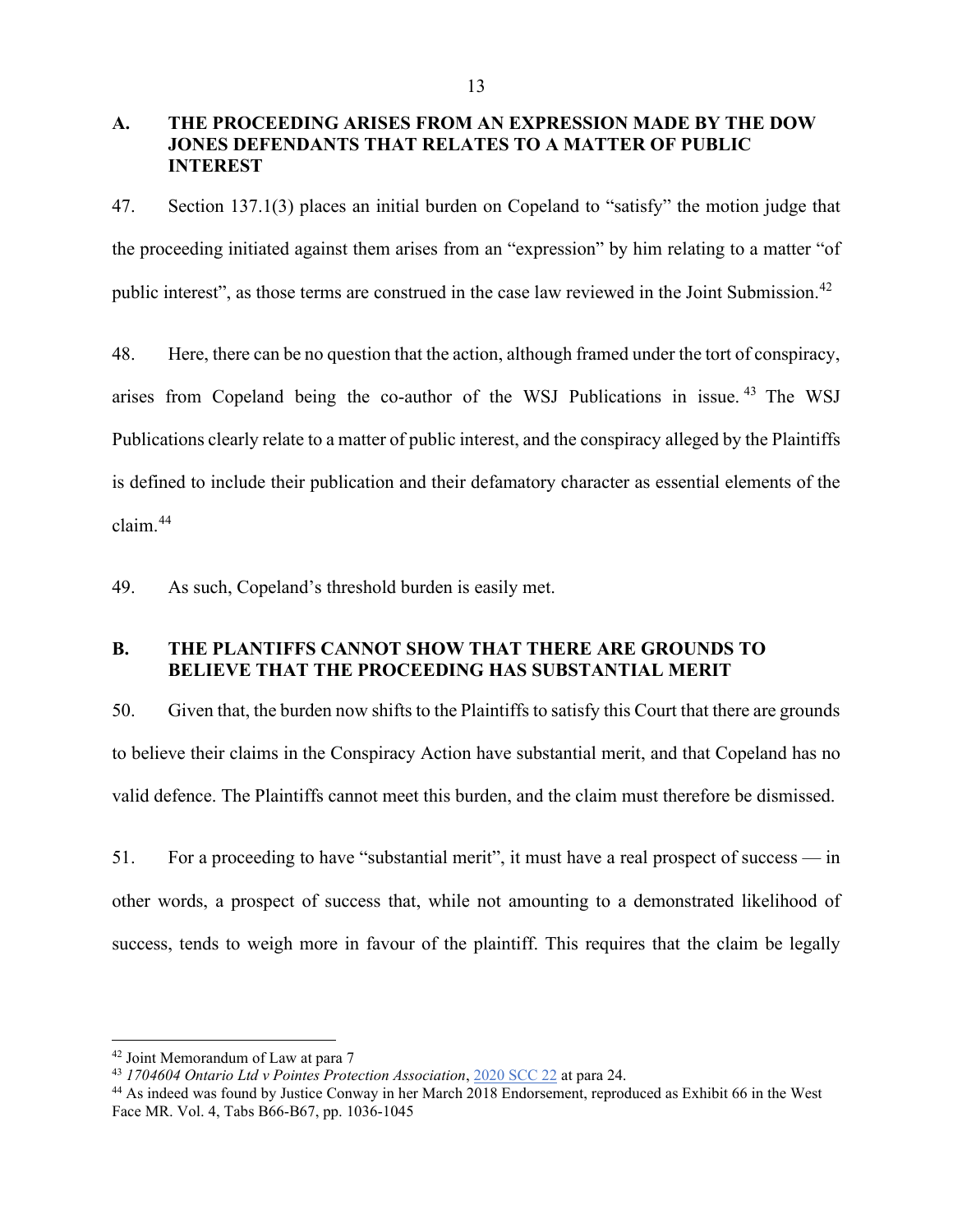tenable and supported by evidence that is reasonably capable of belief. Technical validity is not enough.[45](#page-23-0) The Plaintiffs' conspiracy claims do not meet this test in any respect.

52. First, for reasons elaborated in the Dow Jones Factum, the Plaintiffs claims of defamation fail the s. 137.1 test. Since that defamation is also an essential element of the conspiracy alleged, that in turn results in the conspiracy claim also failing.

53. Second, it is submitted that, for reasons outlined in the Joint Submission and in the West Face Factum, the causes of action in conspiracy, and all of the other causes of action alleged by the Plaintiffs, are fatally flawed in law.[46](#page-23-1)

54. More importantly, however, the evidence reviewed herein unequivocally establishes that no conspiracy of the kind alleged ever existed, and that none of the factual allegations from which the Plaintiffs contrived their pleaded claim stand up on the evidence.

55. No "deep dive" into disputed matters is required to reach that conclusion.

56. Even if there had been sufficient evidence to show a conspiracy among others, the Plaintiffs own evidence failed to make any viable case as to Copeland's alleged involvement. In addition, the evidence of every party, in addition to that of Copeland himself, confirms he was not involved.

### **C. THE MOVING PARTY HAS VALID DEFENCES TO THE PROCEEDING**

57. In this case, there is no onus on Copeland to raise or "put in play" affirmative defences to these baseless conspiracy allegations.

<span id="page-23-0"></span><sup>45</sup> *1704604 Ontario Ltd v Pointes Protection Association*, [2020 SCC 22](http://canlii.ca/t/j9kjz) at para 47 and 49.

<span id="page-23-1"></span><sup>46</sup> Joint Memorandum of Law at paras 38-40; West Face Factum, par. 66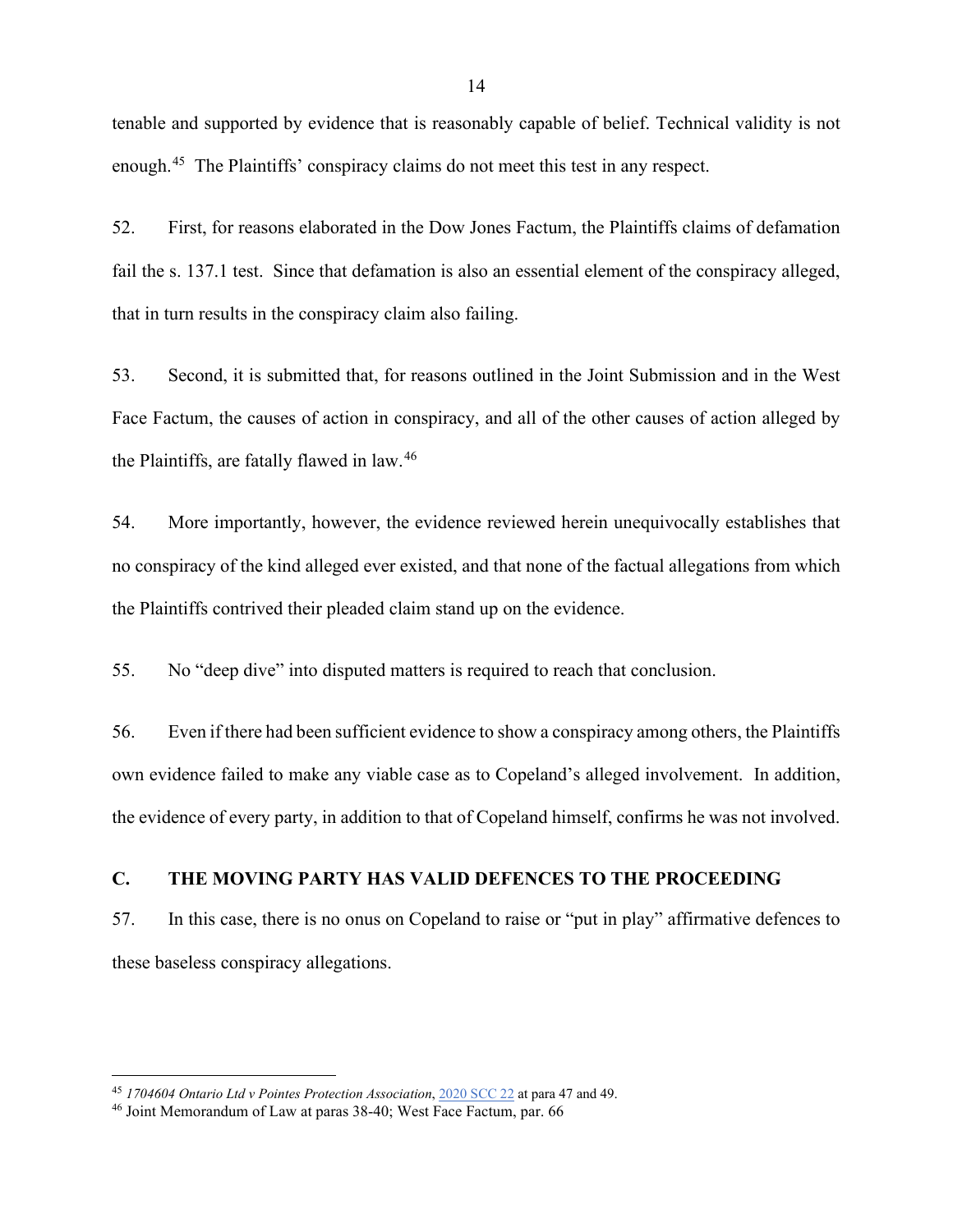58. His defence is that the allegations are simply false, in every respect.

## **D. THE PUBLIC INTEREST IN PERMITTING THE PROCEEDING TO CONTINUE DOES NOT OUTWEIGH THE PUBLIC INTEREST IN PROTECTING THAT EXPRESSION**

59. The assessment under s. 137.1(4)(b) is usually the crux of the analysis. It can serve as a robust backstop for motion judges to dismiss even technically meritorious claims if the public interest in protecting the expression that gives rise to the proceeding outweighs the public interest in allowing the proceeding to continue.<sup>[47](#page-24-0)</sup>

60. Here, there can be no harm to the Plaintiffs resulting from a conspiracy that does not exist – that never happened – and there is nothing to put in balance against the corresponding high public interests in protecting Copeland's expression.

61. For the same reasons outlined in the Dow Jones Factum, the harms to the Plaintiffs business that are relied on were not *as a result* of any conspiracy, or of the WSJ Publications. [48](#page-24-1) Evidence of a causal link, or its absence, are especially important here, given the many more fundamental causes of the Plaintiffs' business decline that are revealed in the Sutin Affidavit, the Dalton Report, and the Plaintiffs' communications with the OSC and the SEC.<sup>[49](#page-24-2)</sup>

62. In these circumstances, the Plaintiffs have utterly failed to establish that any harm has been suffered or is likely to be suffered "as a result" of Copeland's reporting in the public interest.

63. The weighing exercise under s. 137.1(4)(b), informed by the Court's s. 2(b) *[Canadian](https://www.canlii.org/en/ca/laws/stat/schedule-b-to-the-canada-act-1982-uk-1982-c-11/latest/schedule-b-to-the-canada-act-1982-uk-1982-c-11.html)  [Charter of Rights and Freedoms](https://www.canlii.org/en/ca/laws/stat/schedule-b-to-the-canada-act-1982-uk-1982-c-11/latest/schedule-b-to-the-canada-act-1982-uk-1982-c-11.html)* jurisprudence, must afford the highest level of protection to the

<span id="page-24-0"></span><sup>47</sup> *1704604 Ontario Ltd v Pointes Protection Association*, [2020 SCC 22](http://canlii.ca/t/j9kjz) at para 61-62.

<span id="page-24-1"></span><sup>48</sup> *Ibid* at para 68.

<span id="page-24-2"></span><sup>49</sup> *Ibid* at para 72.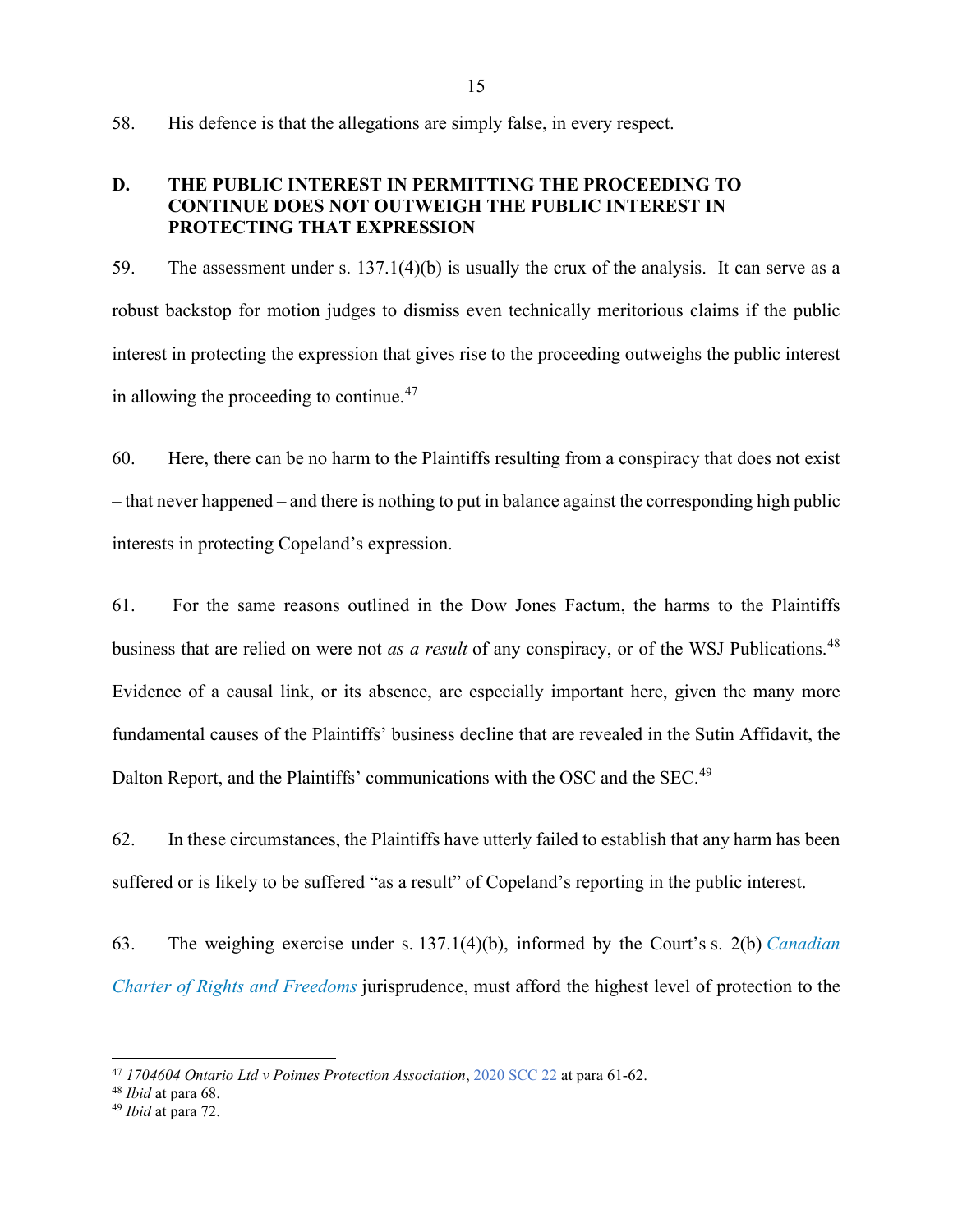WSJ's reporting in these circumstances, where the Plaintiffs aggressive threats of litigation from first contact were deliberately calculated to deter the WSJ and other media, and to discourage sources from providing information.<sup>[50](#page-25-0)</sup>

64. In these circumstances, the Supreme Court has recognized that the Plaintiffs' history of litigation, and its effects on *other* media such as Reuters, the Globe and Mail and Livesay, as well as the potential chilling effect on *future* expression either by them or others, are all factors that should tip the balance in Copeland's favour.<sup>51</sup> The WSJ's history of reporting accurately and fairly in the public interest is another such factor.

65. The public interest in protecting Copeland's reporting in these circumstances is very high. The public has a strong interest in determined reporting about the business practices of persons like the Plaintiffs, who raise money in Canada's public capital markets, and manage investments on behalf of others. That is so especially when, as here, those activities are concealed, or are obscured by technicality and complexity.

66. The express purpose of s. 137.1 is to "encourage" and "promote" public participation, and the integrity and confidence required for such participation in public capital markets can only be encouraged and promoted if courageous reporting, such as that in the WSJ Publications, is protected.

## **PART IV - ORDER REQUESTED**

<span id="page-25-0"></span><sup>50</sup> *Ibid* at para 77.

<span id="page-25-1"></span><sup>51</sup> *Ibid* at para 78-80.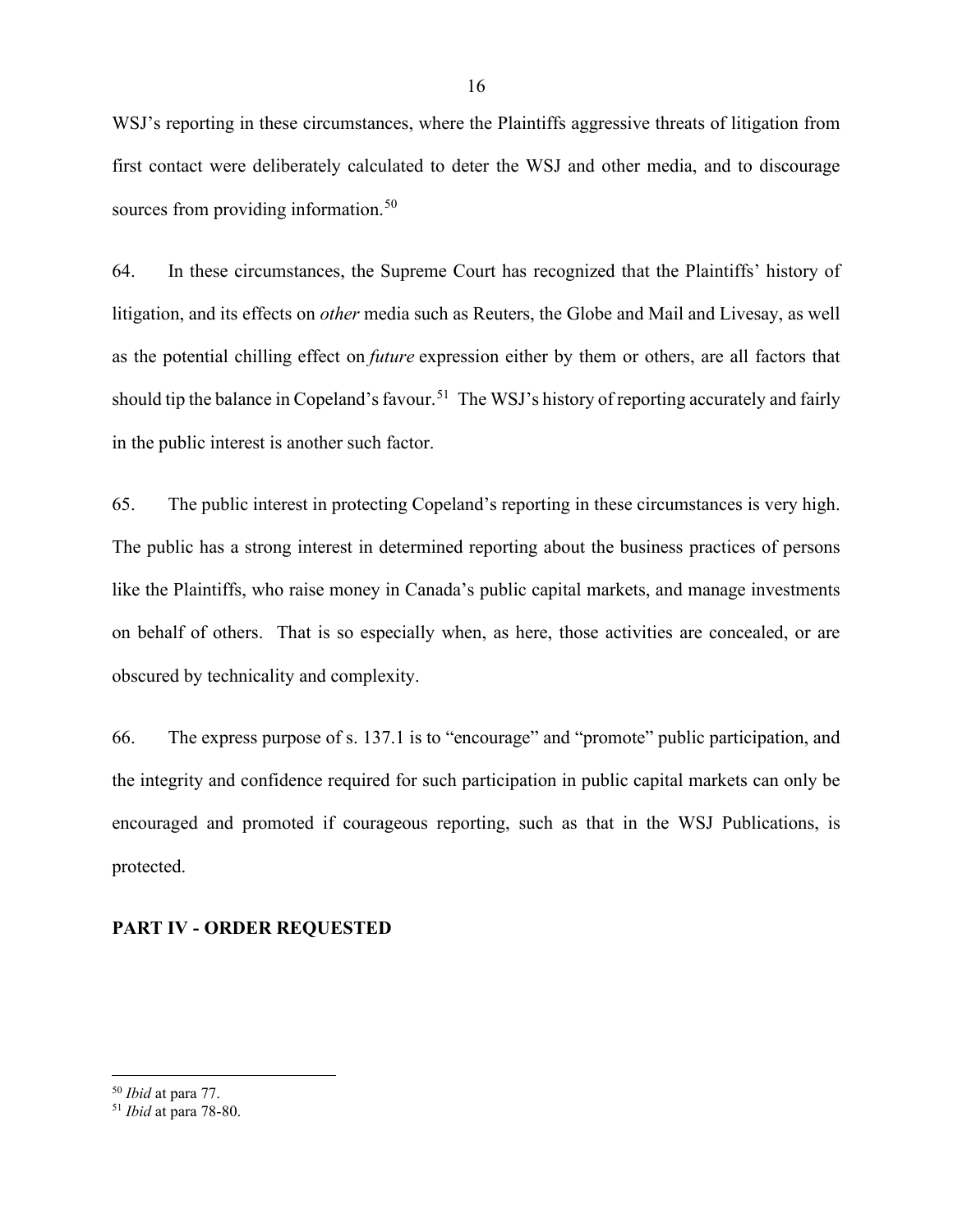67. Copeland seeks an order dismissing the Conspiracy Action as against him pursuant to 137.1(3) of the *Courts of Justice Act* and an order for costs of this motion and of the entire proceeding on a full indemnity basis pursuant to section 137.1(7) of the *Courts of Justice Act*.

**ALL OF WHICH IS RESPECTFULLY SUBMITTED** this 5th day of May, 2021

Parcin

M. Philip Tunley

**ST. LAWRENCE BARRISTERS LLP** 33 Britain Street, 2nd Floor Toronto ON M5A 1R7

M. Philip Tunley (LSO# 26402J)<br>Tel: 647.964.3495 647.964.3495 phil@tunleylaw.ca Fax: 647.245.8285

Lawyers for the Defendant, Rob Copeland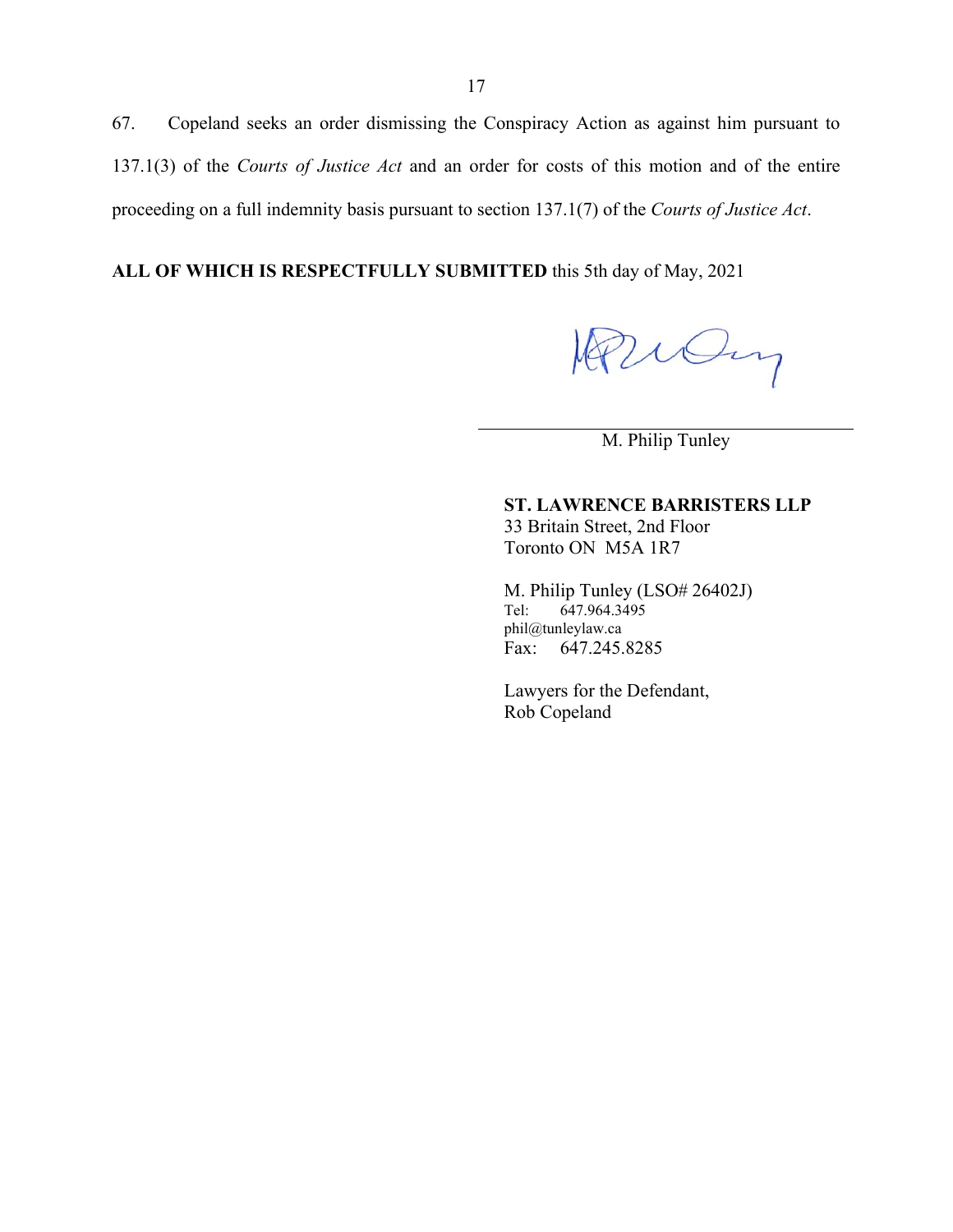# **SCHEDULE "A"**

# **LIST OF AUTHORITIES**

68.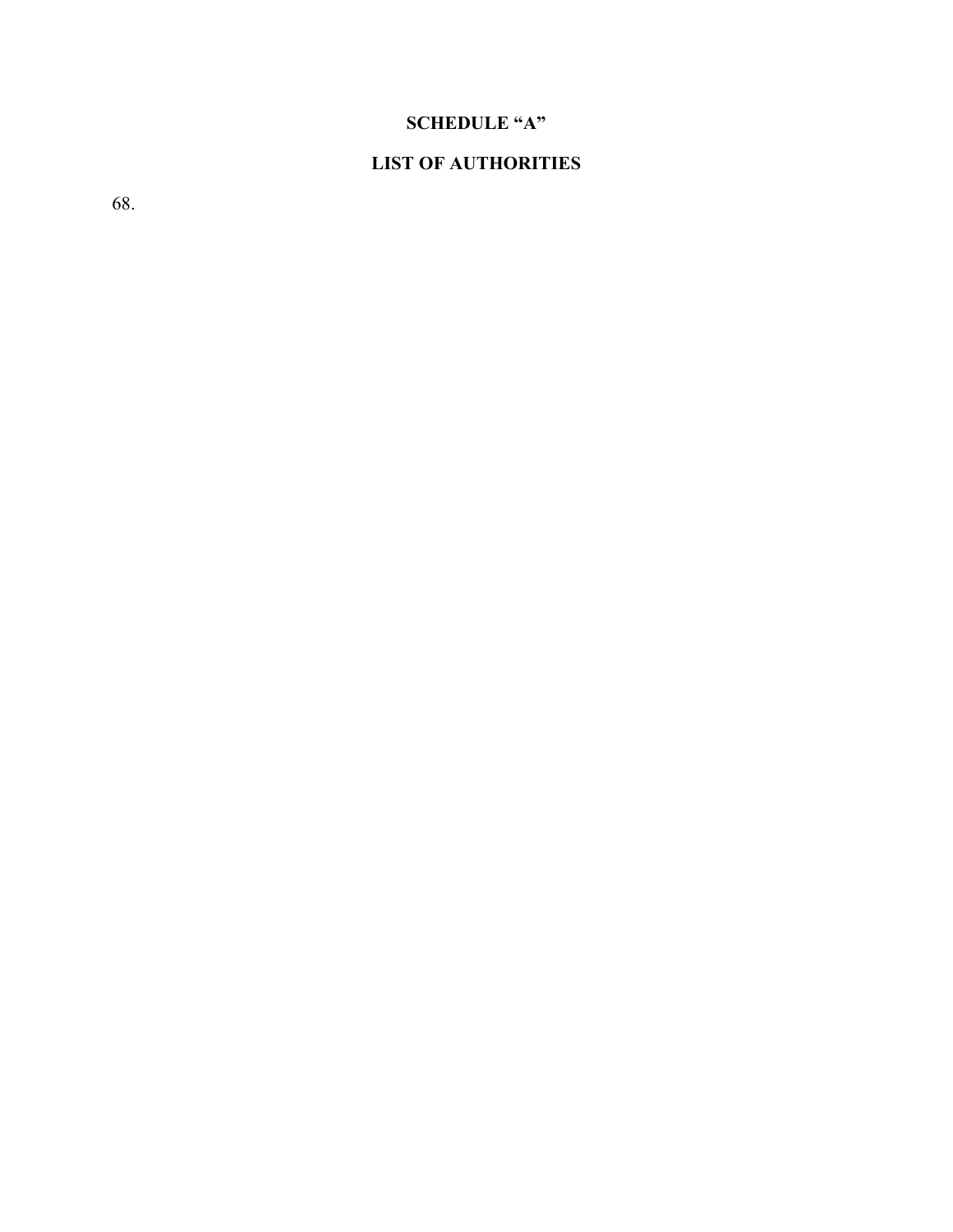# **SCHEDULE "B"**

# **TEXT OF STATUTES, REGULATIONS & BY - LAWS**

69.